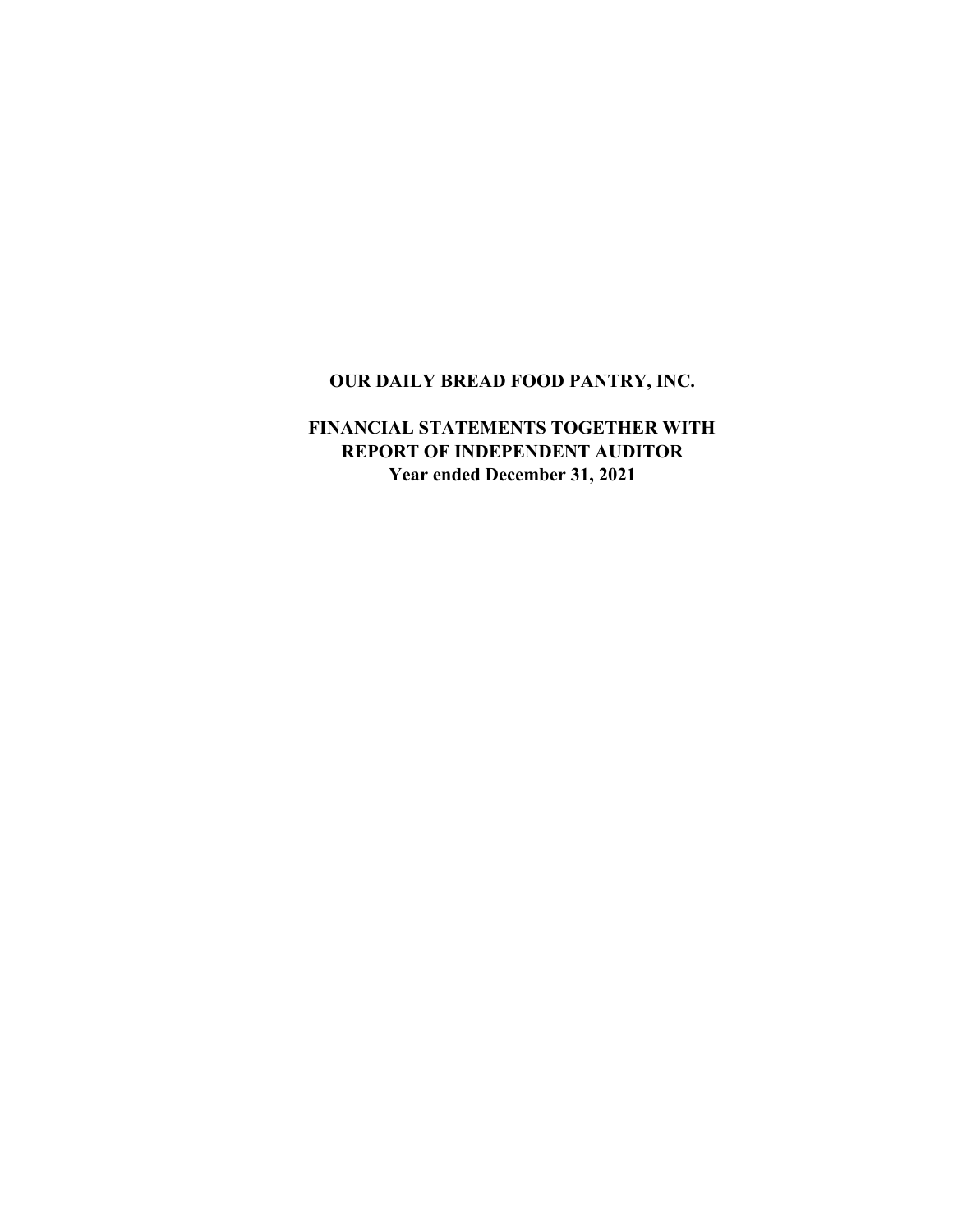# **TABLE OF CONTENTS**

Page

|                             | $1 - 3$        |
|-----------------------------|----------------|
| <b>Financial Statements</b> |                |
|                             | $\overline{4}$ |
|                             | 5              |
|                             | 6              |
|                             | 7              |
|                             | $8 - 23$       |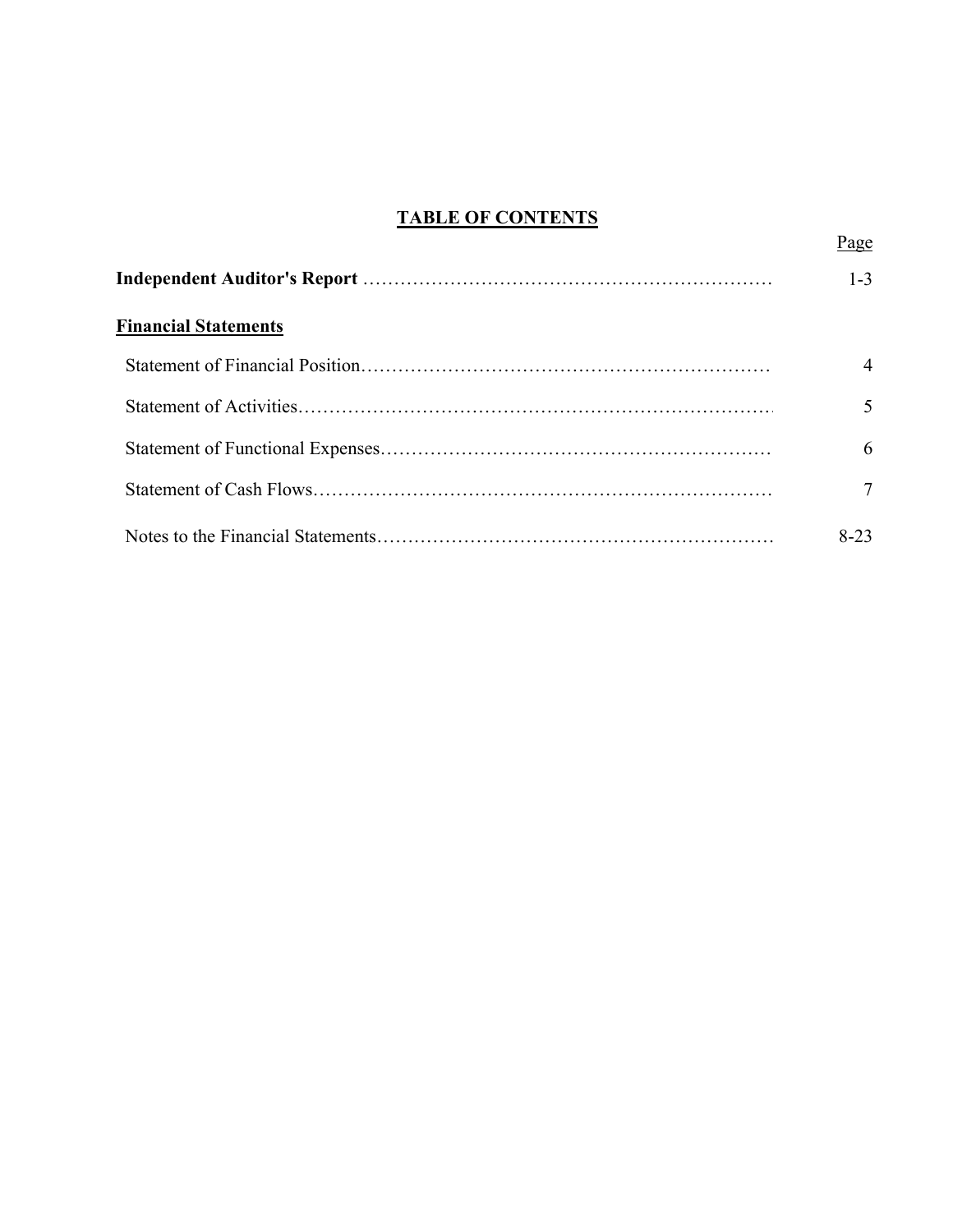

**Certified Public Accountants & Consultants** 

#### **Affiliations**

**Florida Institute of Certified Public Accountants American Institute of Certified Public Accountants** 

> Private Companies Practice Section Tax Division

### **INDEPENDENT AUDITOR'S REPORT**

Board of Directors Our Daily Bread Food Pantry, Inc. 1450 Winterberry Drive Marco Island, FL 34145

#### **Opinion**

We have audited the accompanying financial statements of Our Daily Bread Food Pantry, Inc. (a Florida not-for-profit corporation), which comprise the statement of financial position as of December 31, 2021 and the related statements of activities, functional expenses and cash flows for the year then ended, and the related notes to the financial statements.

In our opinion, the financial statements referred to above present fairly, in all material respects, the financial position of Our Daily Bread Food Pantry, Inc. as of December 31, 2021, and the changes in its net assets and its cash flows for the year then ended, in accordance with accounting principles generally accepted in the United States of America.

### **Basis of Opinion**

We conducted our audit in accordance with the auditing standards generally accepted in the United States of America. Our responsibilities under those standards are further described in the Auditor's Responsibilities for the Audit of the Financial Statements section of our report. We are required to be independent of Our Daily Bread Food Pantry, Inc. and to meet our other ethical responsibilities in accordance with the relevant ethical requirements relating to our audit. We believe that the audit evidence we have obtained is sufficient and appropriate to provide a basis for our audit opinion.

### **Responsibility of Management for the Financial Statements**

Management is responsible for the preparation and fair presentation of these financial statements in accordance with accounting principles generally accepted in the United States of America; this includes the design, implementation, and maintenance of internal control relevant to the preparation and fair presentation of financial statements that are free from material misstatement, whether due to fraud or error.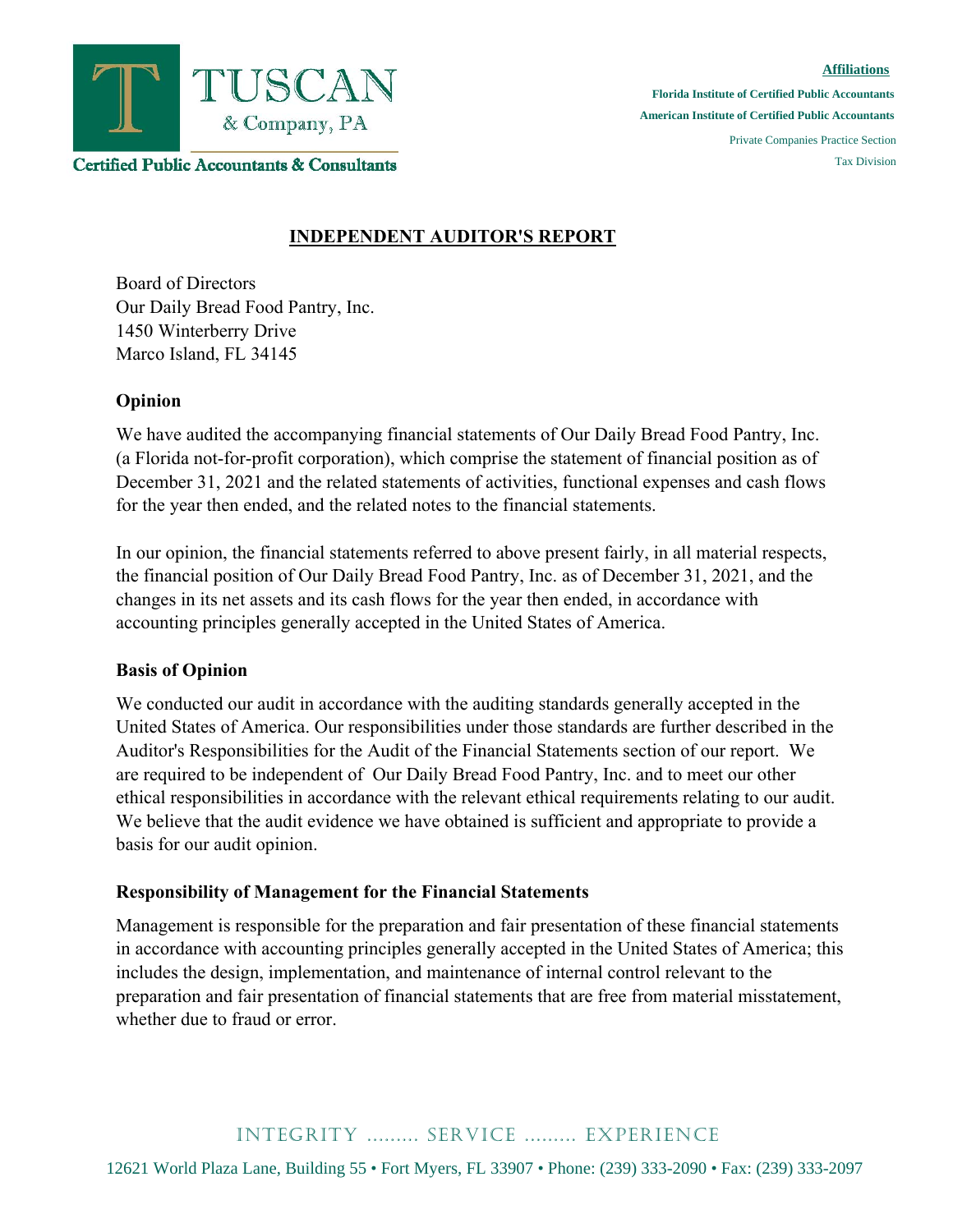Board of Directors Our Daily Bread Food Pantry, Inc. Page 2

In preparing the financial statements, management is required to evaluate whether there are conditions or events, considered in the aggregate, that raise substantial doubt about Our Daily Bread Food Pantry, Inc.'s ability to continue as a going concern within one year after the date that the financial statements are available to be issued.

### **Auditor's Responsibilities for the Audit of the Financial Statements**

Our objectives are to obtain reasonable assurance about whether the financial statements as a whole are free from material misstatement, whether due to fraud or error, and to issue an auditor's report that includes our opinion. Reasonable assurance is a high level of assurance but is not absolute assurance and therefore is not a guarantee that an audit conducted in accordance with generally accepted auditing standards will always detect a material misstatement when it exists. The risk of not detecting a material misstatement resulting from fraud is higher than for one resulting from error, as fraud may involve collusion, forgery, intentional omissions, misrepresentations, or the override of internal control. Misstatements are considered material if there is a substantial likelihood that, individually or in the aggregate, they would influence the judgment made by a reasonable user based on the financial statements.

In performing an audit in accordance with generally accepted auditing standards, we:

- Exercise professional judgment and maintain professional skepticism throughout the audit.
- Identify and assess the risks of material misstatement of the financial statements, whether due to fraud or error, and design and perform audit procedures responsive to those risks. Such procedures include examining, on a test basis, evidence regarding the amounts and disclosures in the financial statements.
- Obtain an understanding of internal control relevant to the audit in order to design audit procedures that are appropriate in the circumstances, but not for the purpose of expressing an opinion on the effectiveness of Our Daily Bread Food Pantry, Inc.'s internal control. Accordingly, no such opinion is expressed.
- Evaluate the appropriateness of accounting policies used and the reasonableness of significant accounting estimates made by management, as well as evaluate the overall presentation of the financial statements.
- Conclude whether, in our judgement, there are conditions or events, considered in the aggregate, that raise substantial doubt about Our Daily Bread Food Pantry, Inc.'s ability to continue as a going concern for a reasonable period of time.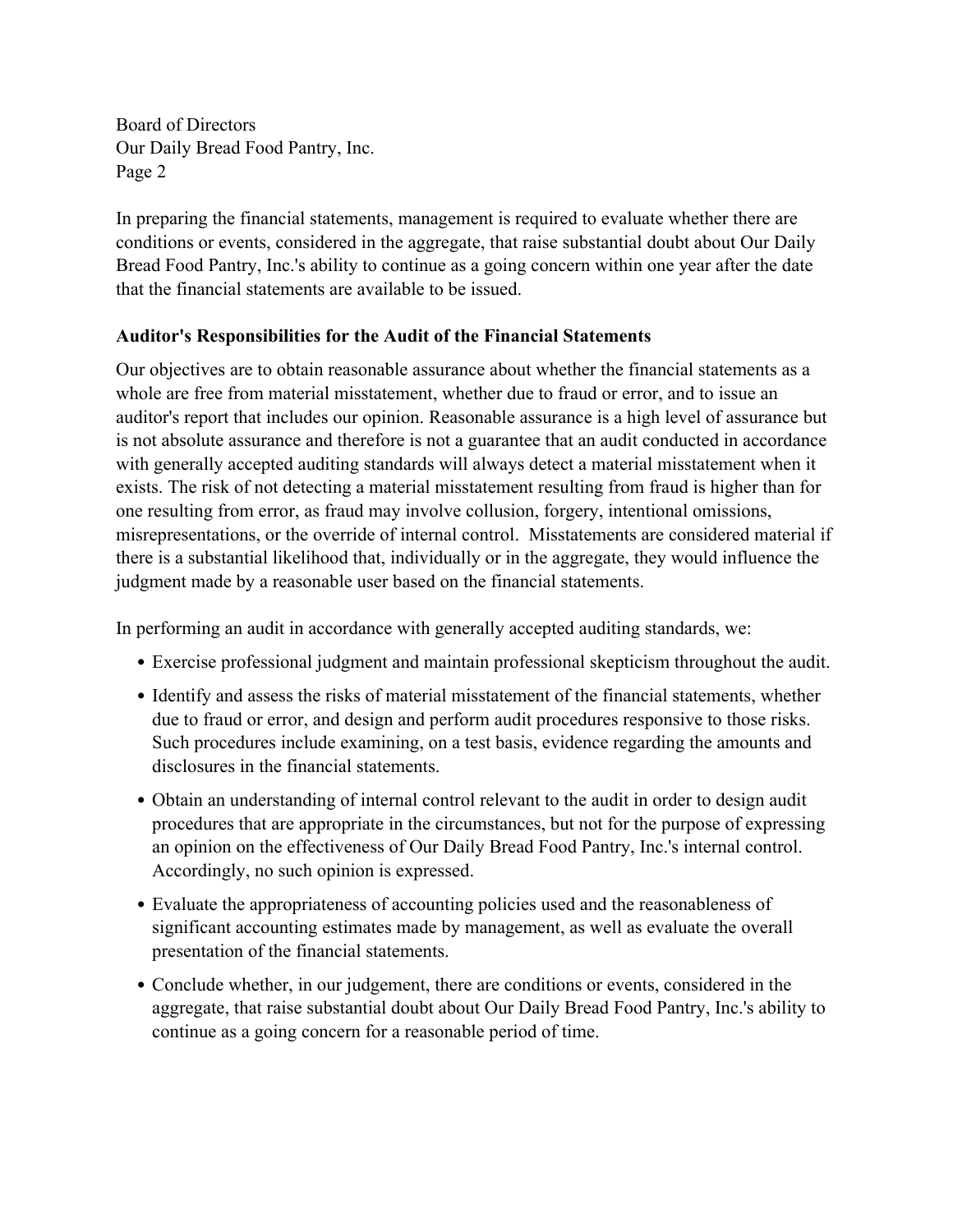**Board of Directors** Our Daily Bread Food Pantry, Inc. Page 3

We are required to communicate with those charged with governance regarding, among other matters, the planned scope and timing of the audit, significant audit findings, and certain internal control related matters that we identified during the audit.

Luscan & Compary, p. f. f.

Fort Myers, Florida March 14, 2022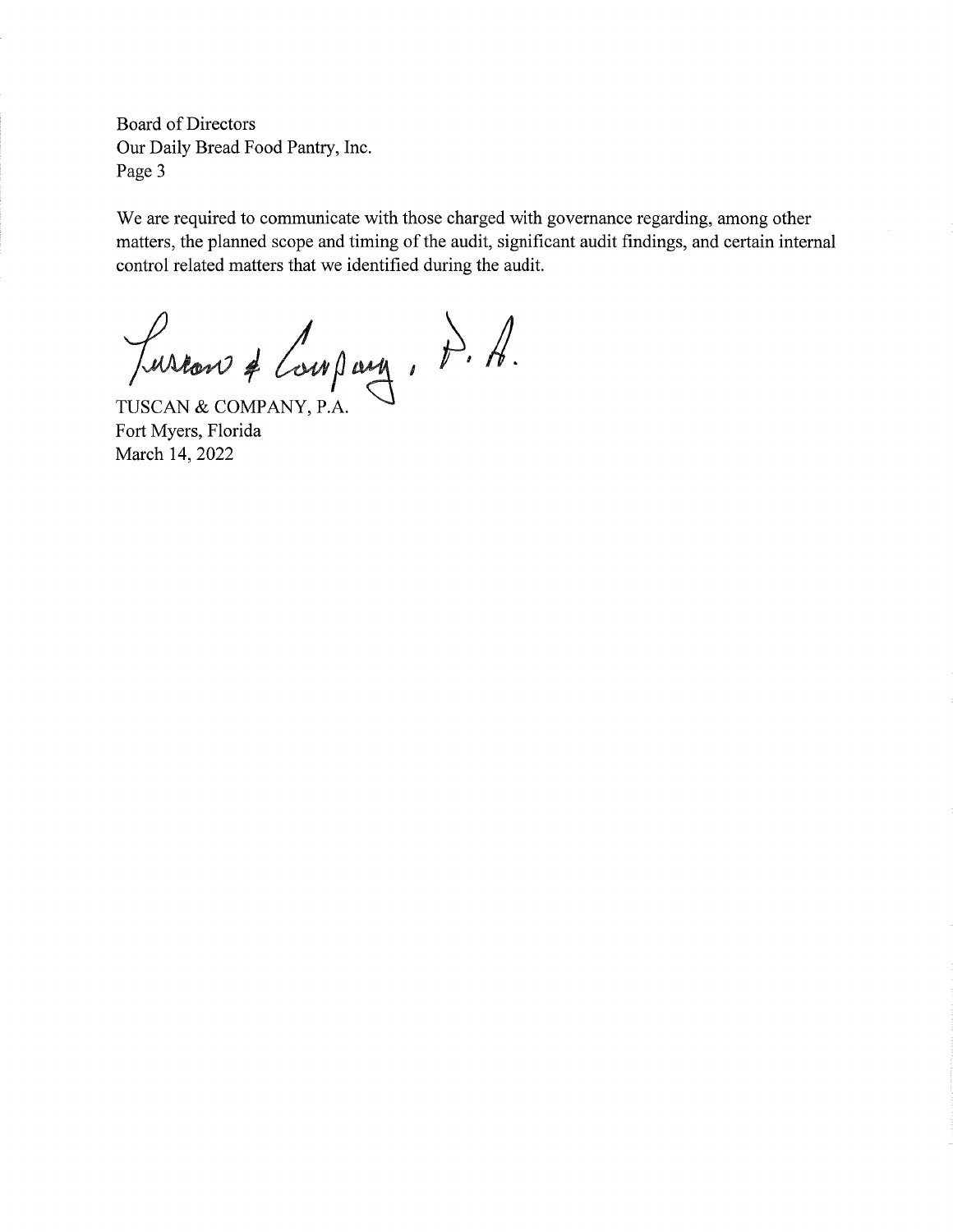## **OUR DAILY BREAD FOOD PANTRY, INC.** Page 4 of 23 **STATEMENT OF FINANCIAL POSITION December 31, 2021**

| <b>ASSETS</b>                                                                                            |                                  | Amount                                                              |
|----------------------------------------------------------------------------------------------------------|----------------------------------|---------------------------------------------------------------------|
| <b>CURRENT ASSETS</b>                                                                                    |                                  |                                                                     |
| Cash and cash equivalents<br>Investments<br>Other receivables<br>Food bank inventory<br>Prepaid expenses | <b>TOTAL CURRENT ASSETS</b>      | \$<br>740,162<br>627,507<br>70,165<br>43,378<br>17,886<br>1,499,098 |
|                                                                                                          |                                  |                                                                     |
| PROPERTY AND EQUIPMENT, NET                                                                              |                                  | 185,454                                                             |
|                                                                                                          | <b>TOTAL ASSETS</b>              | 1,684,552<br>S                                                      |
| <b>LIABILITIES AND NET ASSETS</b>                                                                        |                                  |                                                                     |
| <b>CURRENT LIABILITIES</b>                                                                               |                                  |                                                                     |
| Accounts payable<br>Accrued expenses                                                                     | <b>TOTAL CURRENT LIABILITIES</b> | \$<br>23,013<br>41,112<br>64,125                                    |
| <b>COMMITMENTS AND CONTINGENCIES</b>                                                                     |                                  |                                                                     |
|                                                                                                          | <b>TOTAL LIABILITIES</b>         | 64,125                                                              |
| <b>NET ASSETS</b>                                                                                        |                                  |                                                                     |
| Without donor restrictions:<br>Unrestricted<br>Unrestricted, designated                                  |                                  | 761,427<br>859,000<br>1,620,427                                     |
| With donor restrictions:<br>Temporarily restricted<br>Permanently restricted                             |                                  |                                                                     |
|                                                                                                          | <b>TOTAL NET ASSETS</b>          | 1,620,427                                                           |
|                                                                                                          | TOTAL LIABILITIES AND NET ASSETS | 1,684,552<br>\$                                                     |

The accompanying notes are an integral part of this statement.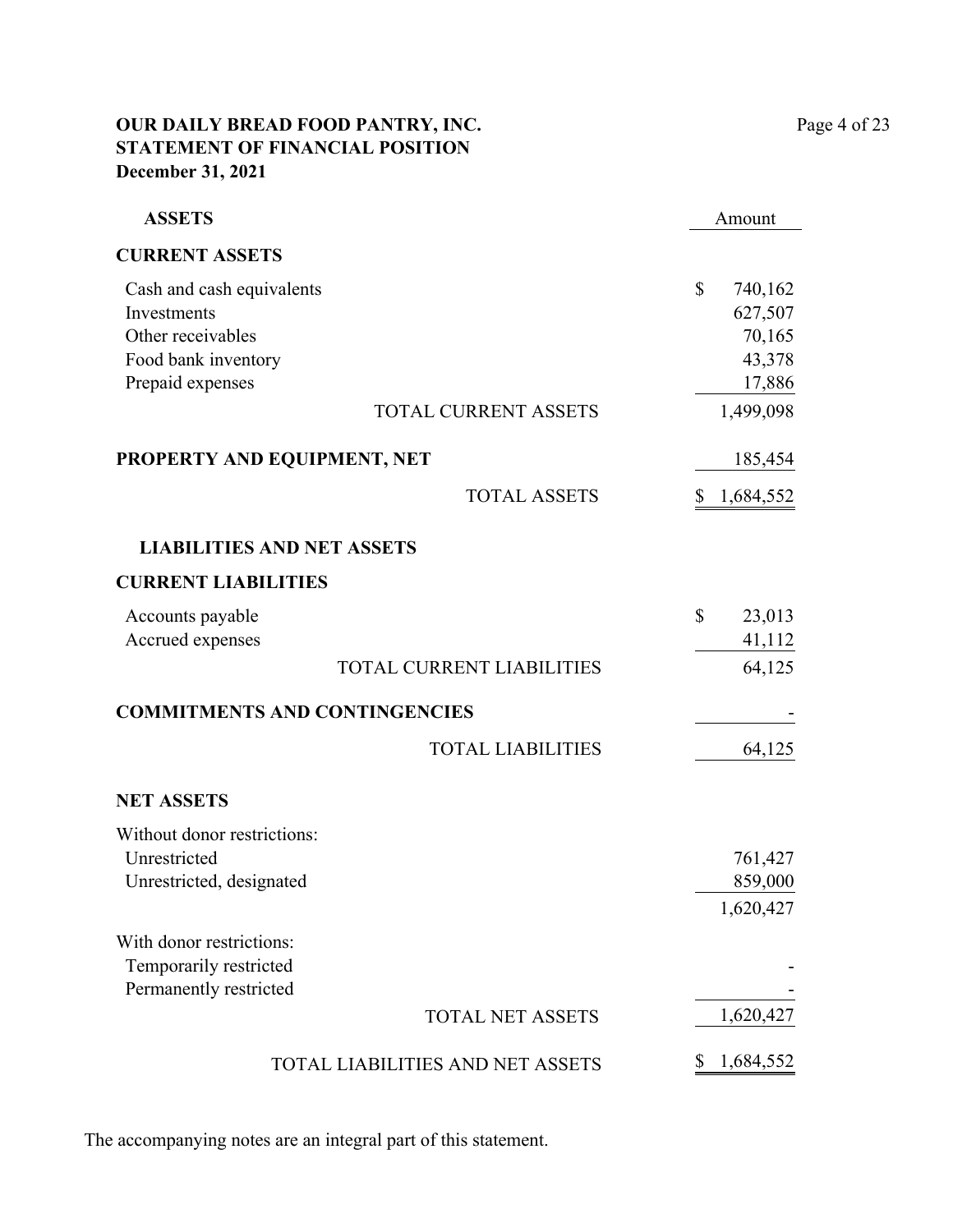## **OUR DAILY BREAD FOOD PANTRY, INC.** Page 5 of 23 **STATEMENT OF ACTIVITIES Year Ended December 31, 2021**

|                                          | <b>Without Donor</b> |                                |               |              |
|------------------------------------------|----------------------|--------------------------------|---------------|--------------|
|                                          | Restrictions         | <b>With Donor Restrictions</b> |               |              |
|                                          |                      | Temporarily                    | Permanently   |              |
|                                          | Unrestricted         | Restricted                     | Restricted    | Total        |
| <b>CHANGES IN NET ASSETS</b>             |                      |                                |               |              |
| <b>PUBLIC SUPPORT, REVENUES</b>          |                      |                                |               |              |
| <b>AND RECLASSIFICATIONS</b>             |                      |                                |               |              |
| Special events and fundraising           | \$<br>35,537         | \$                             | $\mathcal{S}$ | \$<br>35,537 |
| Less: direct costs                       | (752)                |                                |               | (752)        |
| Net proceeds from special events         |                      |                                |               |              |
| and fundraising                          | 34,785               |                                |               | 34,785       |
| Contributions                            | 897,669              |                                |               | 897,669      |
| Grants                                   |                      | 428,508                        |               | 428,508      |
| In-kind donations - food                 | 742,585              |                                |               | 742,585      |
| Investment and other income              | 20,618               |                                |               | 20,618       |
| <b>TOTAL PUBLIC SUPPORT</b>              |                      |                                |               |              |
| <b>AND REVENUES</b>                      | 1,695,657            | 428,508                        |               | 2,124,165    |
| Net assets released from restrictions:   |                      |                                |               |              |
| Satisfaction of program restrictions     | 428,508              | (428,508)                      |               |              |
| TOTAL PUBLIC SUPPORT, REVENUES           |                      |                                |               |              |
| AND RECLASSIFICATIONS                    | 2,124,165            |                                |               | 2,124,165    |
| <b>EXPENSES</b>                          |                      |                                |               |              |
| Program services                         | 1,808,053            |                                |               | 1,808,053    |
| Supporting services                      | 41,366               |                                |               | 41,366       |
| Fundraising                              | 54,696               |                                |               | 54,696       |
| TOTAL EXPENSES                           | 1,904,115            |                                |               | 1,904,115    |
| <b>INCREASE (DECREASE) IN NET ASSETS</b> | 220,050              |                                |               | 220,050      |
| NET ASSETS, BEGINNING OF YEAR            | 1,400,377            |                                |               | 1,400,377    |
| NET ASSETS, END OF YEAR                  | \$1,620,427          | \$                             | \$            | \$1,620,427  |

The accompanying notes are an integral part of this statement.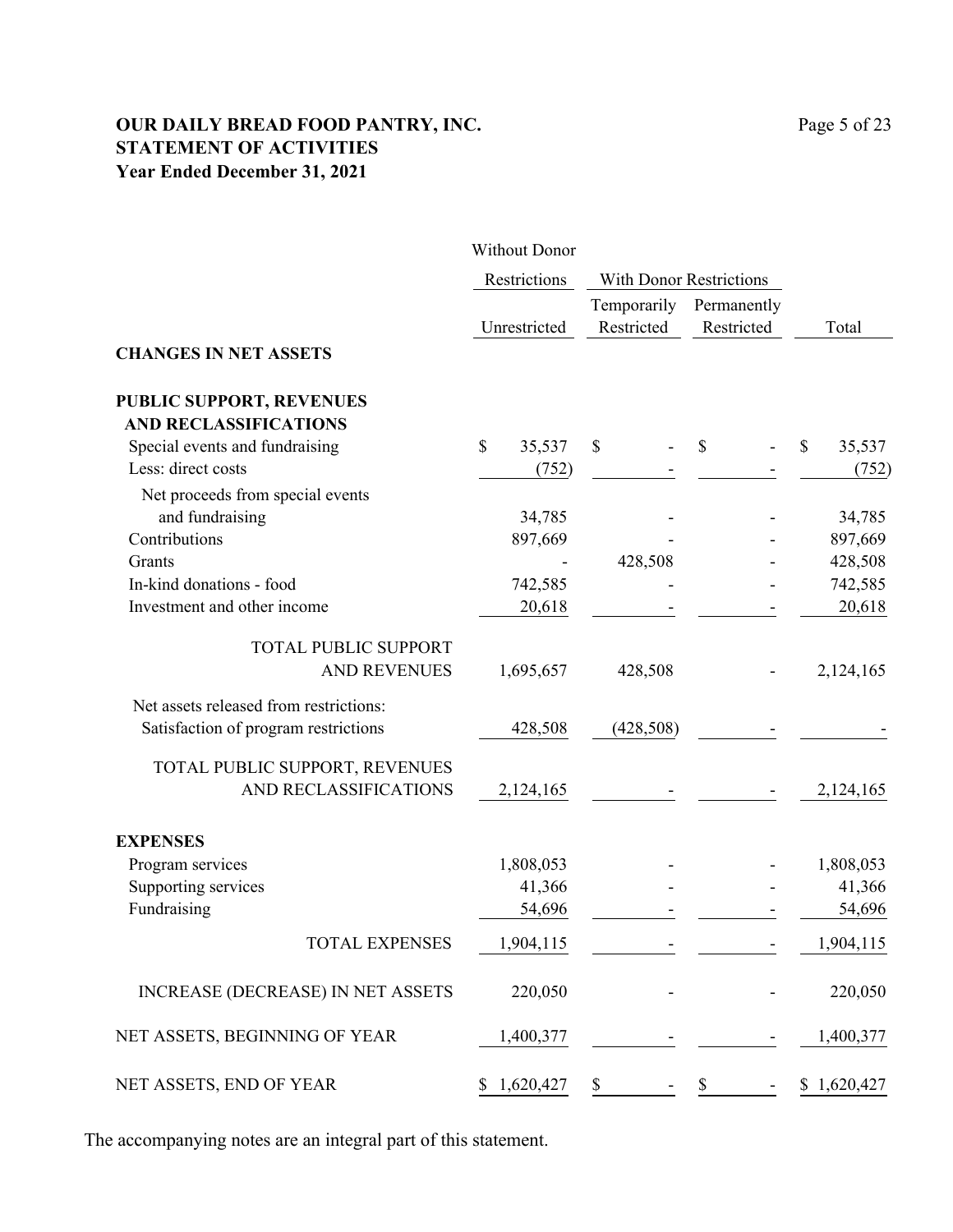## **OUR DAILY BREAD FOOD PANTRY, INC.** Page 6 of 23 **STATEMENT OF FUNCTIONAL EXPENSES Year Ended December 31, 2021**

|                                                                       |                     |              | SUPPORTING SERVICES |                                 |                   |  |  |  |
|-----------------------------------------------------------------------|---------------------|--------------|---------------------|---------------------------------|-------------------|--|--|--|
| <b>FUNCTIONAL EXPENSES</b>                                            | Program<br>Services | Admin        | Fund<br>Raising     | Total<br>Supporting<br>Services | Total<br>Expenses |  |  |  |
| Compensation and related expenses<br><b>Salaries</b><br>Payroll taxes | \$                  | \$           | \$                  | \$                              | \$                |  |  |  |
| Advertising                                                           |                     |              | 28,417              | 28,417                          | 28,417            |  |  |  |
| <b>Benevolence</b>                                                    | 340                 |              |                     |                                 | 340               |  |  |  |
| Depreciation                                                          | 12,190              |              |                     |                                 | 12,190            |  |  |  |
| Donated Food                                                          | 755,947             |              |                     |                                 | 755,947           |  |  |  |
| Equipment & software                                                  | 20,911              | 1,645        | 6,595               | 8,240                           | 29,151            |  |  |  |
| Fees                                                                  |                     | 556          | 19,649              | 20,205                          | 20,205            |  |  |  |
| Food                                                                  | 936,770             |              |                     |                                 | 936,770           |  |  |  |
| Insurance                                                             |                     | 4,929        |                     | 4,929                           | 4,929             |  |  |  |
| Internet                                                              | 3,360               |              |                     |                                 | 3,360             |  |  |  |
| Legal                                                                 |                     | 8,750        |                     | 8,750                           | 8,750             |  |  |  |
| Maintenance (Building/Vehicle)                                        | 28,537              | 15,646       |                     | 15,646                          | 44,183            |  |  |  |
| Office expense                                                        | 16,301              | 7,295        | 35                  | 7,330                           | 23,631            |  |  |  |
| Rent                                                                  | 29,125              | 2,200        |                     | 2,200                           | 31,325            |  |  |  |
| Telephone                                                             |                     | 345          |                     | 345                             | 345               |  |  |  |
| Utilities                                                             | 4,572               |              |                     |                                 | 4,572             |  |  |  |
| <b>TOTAL EXPENSES</b>                                                 | 1,808,053<br>S      | \$<br>41,366 | S<br>54,696         | \$<br>96,062                    | \$<br>1,904,115   |  |  |  |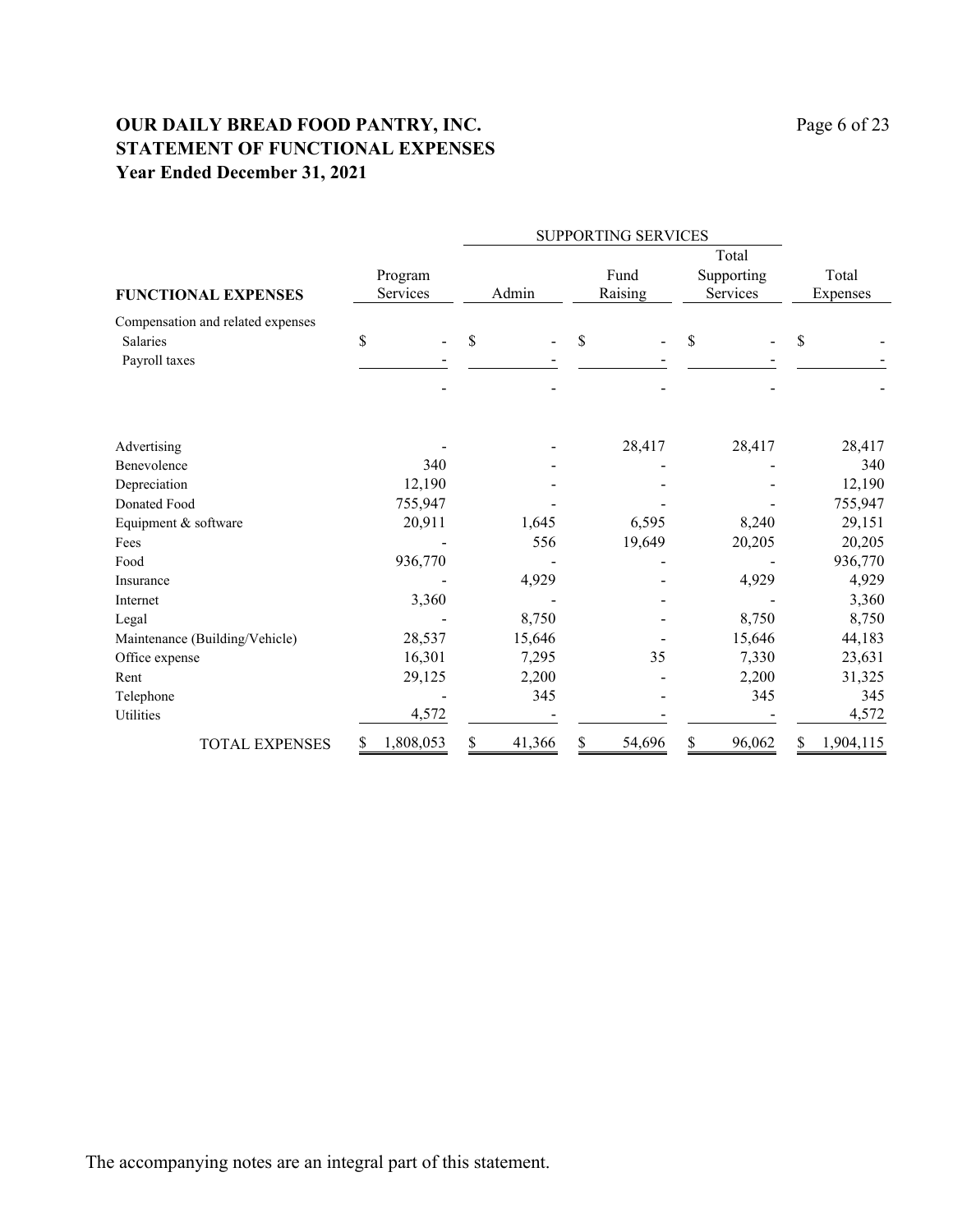## **OUR DAILY BREAD FOOD PANTRY, INC. STATEMENT OF CASH FLOWS Year Ended December 31, 2021**

|                                                      | Amount        |
|------------------------------------------------------|---------------|
| <b>CASH FLOWS FROM OPERATING ACTIVITIES</b>          |               |
| Cash received from grants, donors,                   |               |
| and other operating activities                       | \$1,349,059   |
| Cash paid to suppliers                               | (1,052,322)   |
| Interest/investment income received                  | 19,238        |
| NET CASH PROVIDED BY (USED IN)                       |               |
| OPERATING ACTIVITIES                                 | 315,975       |
| <b>CASH FLOWS FROM INVESTING ACTIVITIES</b>          |               |
| Purchases of investments                             | (600,000)     |
| Cash from certificates of deposit redemptions        | 1,000         |
| Purchases of property and equipment                  | (93, 417)     |
| NET CASH PROVIDED BY (USED IN)                       |               |
| <b>INVESTING ACTIVITIES</b>                          | (692, 417)    |
| <b>CASH FLOWS FROM FINANCING ACTIVITIES</b>          |               |
| Proceeds from debt issuance                          |               |
| NET CASH PROVIDED BY (USED IN)                       |               |
| <b>FINANCING ACTIVITIES</b>                          |               |
| Net increase (decrease) in cash and cash equivalents | (376, 442)    |
| CASH AND CASH EQUIVALENTS - BEGINNING                | 1,116,604     |
| CASH AND CASH EQUIVALENTS - ENDING                   | 740,162<br>\$ |

The accompanying notes are an integral part of this statement.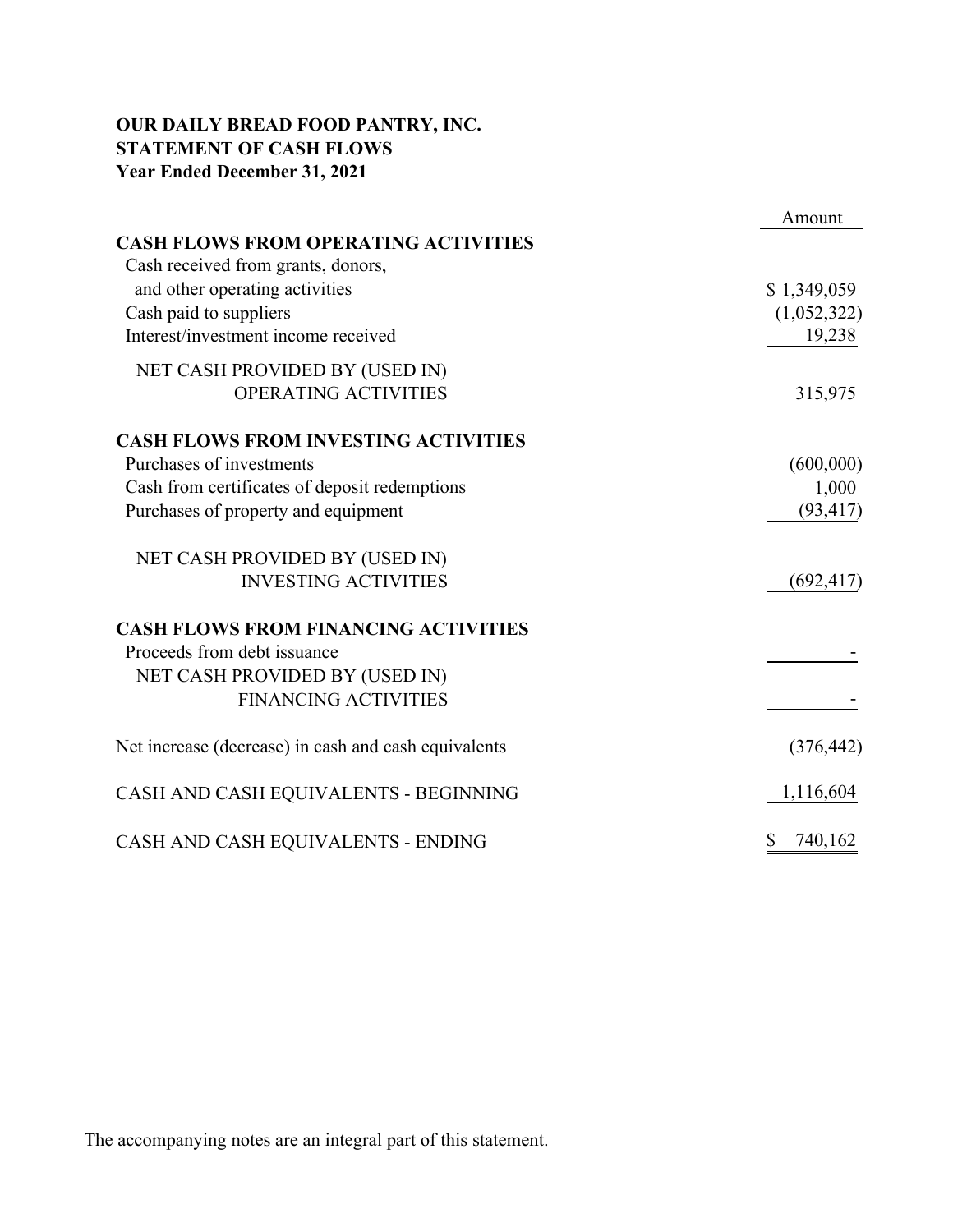## **RECONCILIATION OF INCREASE (DECREASE) IN NET ASSETS TO NET CASH PROVIDED BY (USED IN) OPERATING ACTIVITIES**

|                                                                                                                       | Amount        |
|-----------------------------------------------------------------------------------------------------------------------|---------------|
| Increase (Decrease) in Net Assets                                                                                     | \$<br>220,050 |
| Adjustments to Reconcile Increase (Decrease) in Net Assets<br>to Net Cash Provided by (Used In) Operating Activities: |               |
| Depreciation                                                                                                          | 12,190        |
| Donor contributions to investments                                                                                    | (26, 127)     |
| (Increase) decrease in investments                                                                                    | (1,380)       |
| (Increase) decrease in other receivables                                                                              | 13,472        |
| (Increase) decrease in food bank inventory                                                                            | 17,261        |
| (Increase) decrease in prepaid expenses                                                                               | 61,269        |
| Increase (decrease) in accounts payable                                                                               | 12,212        |
| Increase (decrease) in accrued expenses                                                                               | 7,028         |
| <b>TOTAL ADJUSTMENTS</b>                                                                                              | 95,925        |
| NET CASH PROVIDED BY (USED IN)                                                                                        |               |
| OPERATING ACTIVITIES                                                                                                  | \$<br>315,975 |

## **NON-CASH TRANSACTIONS**

Non-cash transactions for the year ended December 31, 2021 are as follows:

|                                                                         | Support and             |                         |
|-------------------------------------------------------------------------|-------------------------|-------------------------|
|                                                                         | Revenues                | Expenses                |
| In-kind food donations<br>Direct donor contributions to CFCC investment | 742,585<br>S.<br>26,127 | \$755,947               |
|                                                                         | 768,712                 | $\mathbb{S}$<br>755,947 |

The related non-cash revenue and expenses have been eliminated from the operating activities.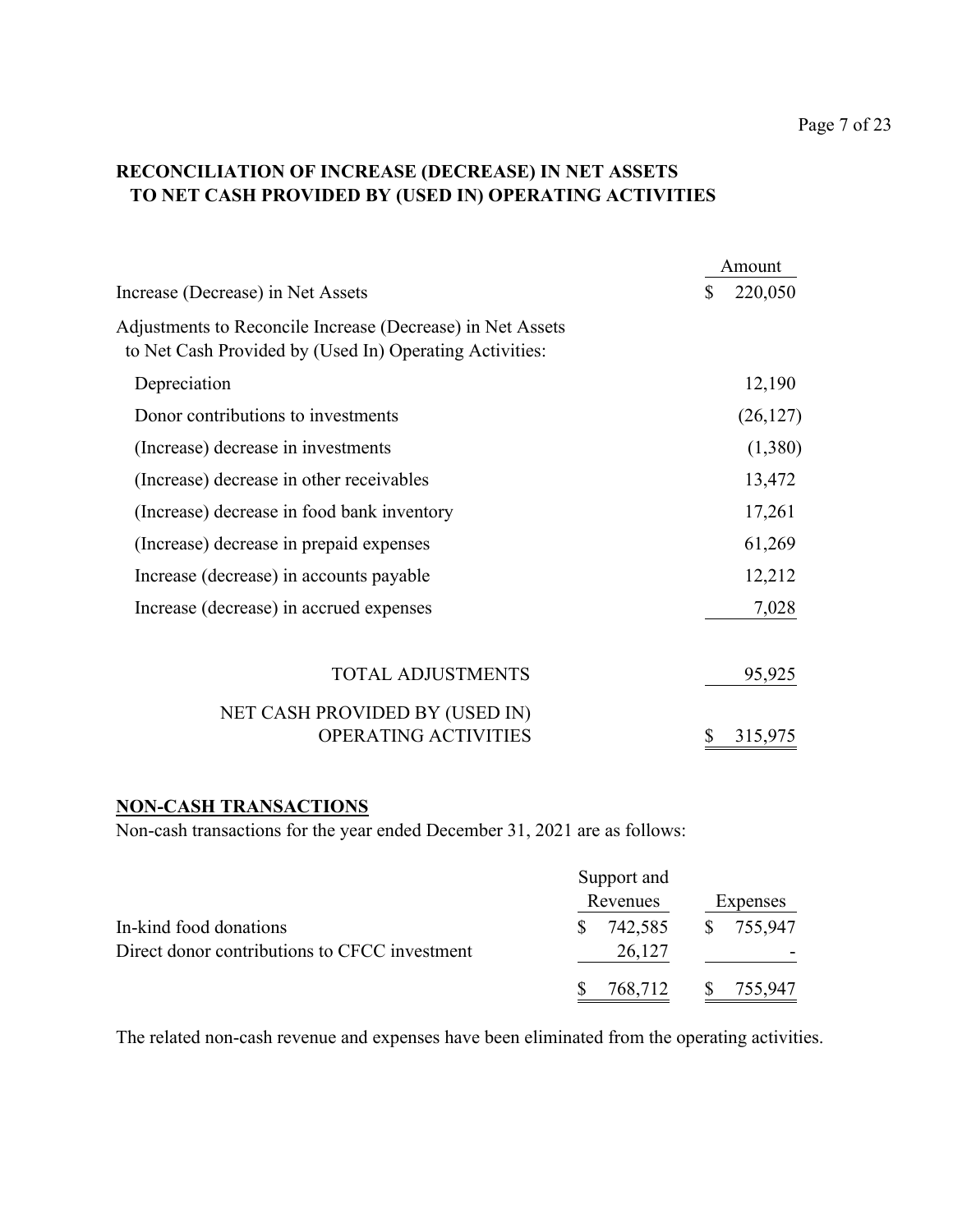### **OUR DAILY BREAD FOOD PANTRY, INC.** Page 8 of 23 **NOTES TO THE FINANCIAL STATEMENTS December 31, 2021**

### **NOTE A - ORGANIZATION AND SUMMARY OF SIGNIFICANT ACCOUNTING POLICIES**

#### **Organization and description of activities**

Our Daily Bread Food Pantry, Inc. (the "Organization") is a private, Florida not-for-profit corporation based in Marco Island, Florida. The Organization was established on January 2, 2019 to offer nourishing food choices, encouragement, and hope. The Organization engages daily with families who are experiencing food insecurity and the Organization is working to wipe out hunger in Marco Island and Naples.

Specifically, the Organization's programs reach individuals where they are spiritually, physically, and geographically. However, food is the first priority. As such, the Organization's funding is generated through donations, bequests, grants and events.

The following is a summary of the significant accounting policies used in the preparation of these financial statements:

### **Basis of Accounting**

The Organization prepares its financial statements on the accrual basis of accounting. Grant revenues are recorded as support when performance occurs under the terms of the grant agreement. Grant revenue includes all resources received from another entity in accordance with an entitlement or grant document.

### **Financial statement presentation**

The accounting and reporting policies of the Organization conform to accounting principles generally accepted in the United States of America and are in accordance with the audit guide issued by the American Institute of Certified Public Accountants, "Not-for-Profit Organizations" and the accounting standards issued by the Financial Accounting Standards Board (FASB) in the Accounting Standards Codification (ASC).

The financial statement presentation follows the recommendations of Financial Accounting Standards Board (FASB) Accounting Standards Codification (ASC)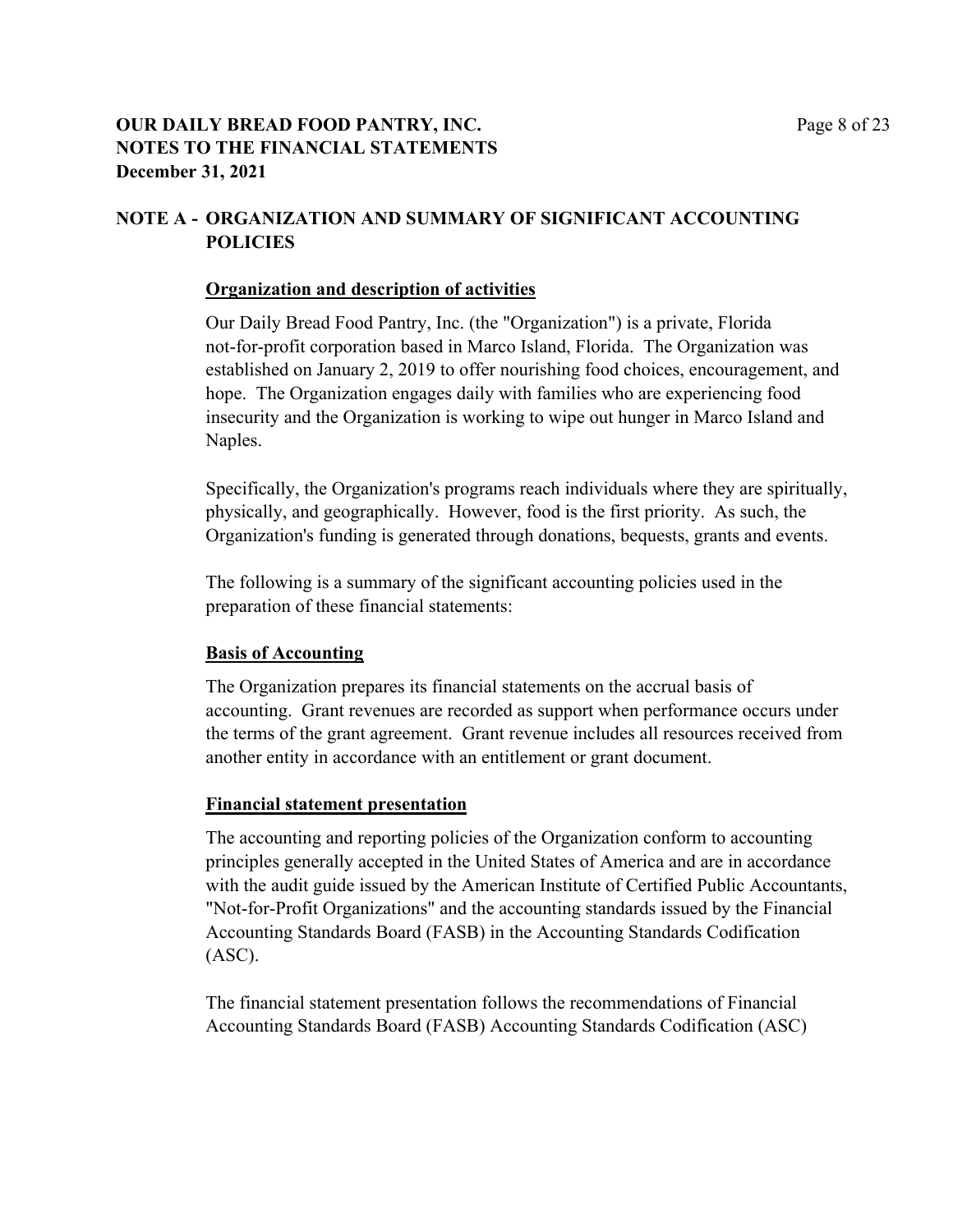### **OUR DAILY BREAD FOOD PANTRY, INC.** Page 9 of 23 **NOTES TO THE FINANCIAL STATEMENTS December 31, 2021**

## **NOTE A - ORGANIZATION AND SUMMARY OF SIGNIFICANT ACCOUNTING POLICIES, CONTINUED**

### **Financial statement presentation, continued**

958-225-45-1 (formerly Statement of Financial Accounting Standards (SFAS) No. 117), "Financial Statements of Not-for-Profit Organizations". Under FASB ASC 958-225-45-1, the Organization is required to report information regarding its financial position and activities according to two classes of net assets: net assets without donor restrictions and net assets with donor restrictions.

The Organization reports its contributions in accordance with FASB ASC 958-605-50-1 (formerly SFAS No. 116) "Accounting for Contributions Received and Contributions Made". In accordance with FASB ASC 958-605-50-1, contributions received are recorded as with donor restriction or without donor restriction depending on the existence and/or nature of any donor restrictions. Under FASB ASC 958-605-50-1, such contributions are required to be reported as contributions with donor restriction and are then reclassified to net assets without donor restriction upon expiration of the time restriction or compliance with the purpose restriction.

### **Cash and cash equivalents**

For the purpose of the Statement of Cash Flows, the Organization considers all unrestricted highly liquid investments with an initial maturity of three months or less to be cash equivalents.

The Organization's policy for cash and cash equivalents permits the use of depository accounts, money market accounts and treasury bills.

### **Investments**

The investment policy of the Organization permits the investment of excess cash in certificates of deposits, money market accounts and mutual funds. Investments are carried at market value, which approximates fair value, at the respective year end. The Organization has the ability and intends to hold these investments for the foreseeable future. Gains and losses are determined using the specific identification method when securities are sold or matured. Due to the type and nature of investments held, any gain or loss is reflected as investment income. Unrealized appreciation or depreciation of the investments is considered immaterial and therefore not reflected separately in the financial statements. Related investment fees are considered insignificant.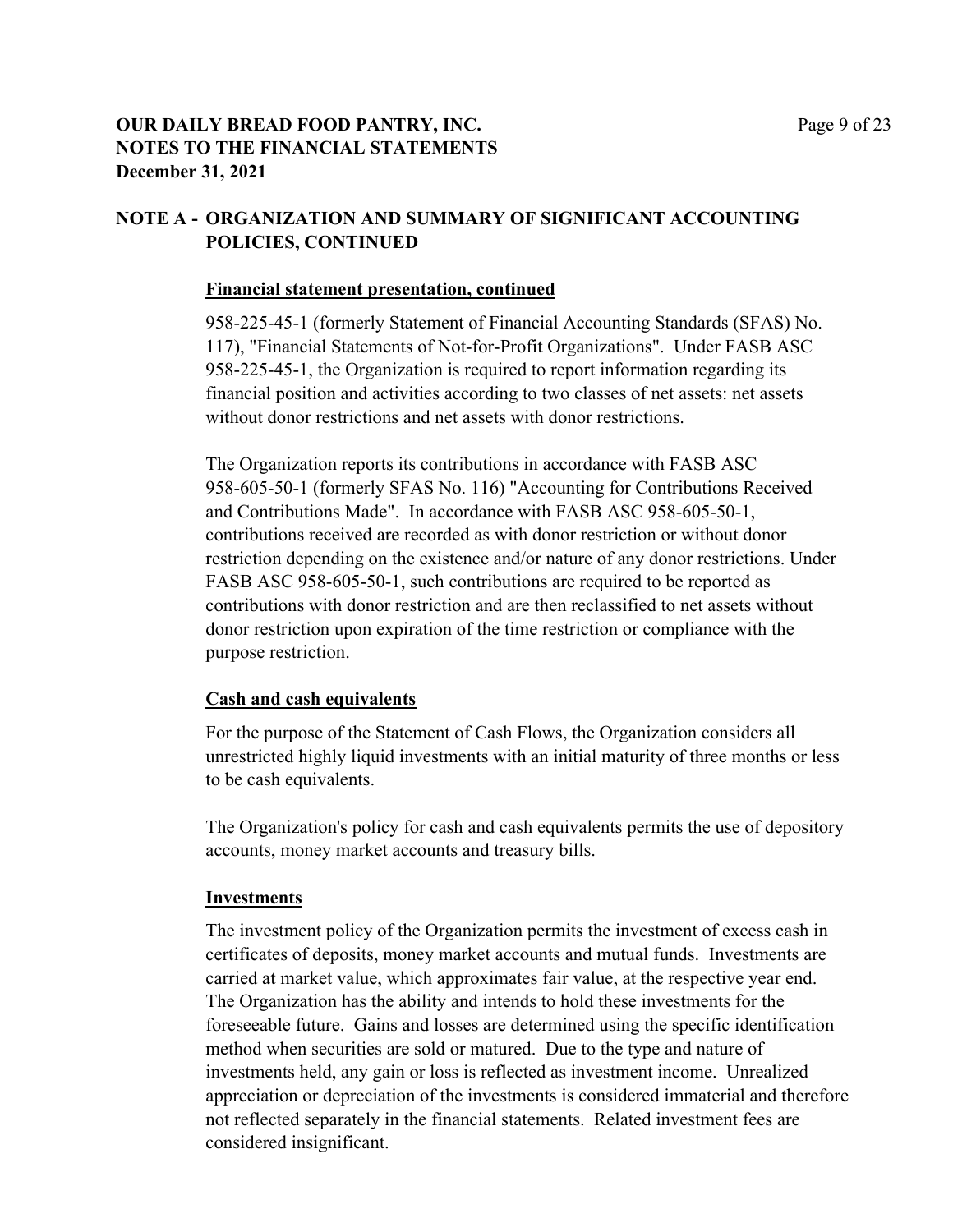### **OUR DAILY BREAD FOOD PANTRY, INC.** Page 10 of 23 **NOTES TO THE FINANCIAL STATEMENTS December 31, 2021**

## **NOTE A - ORGANIZATION AND SUMMARY OF SIGNIFICANT ACCOUNTING POLICIES, CONTINUED**

### **Food pantry inventory**

The Organization maintains an inventory of food items and consumable supplies to distribute to their clients. Many of the items are received through donations. The method used to determine the value of the inventory is to value the goods held at \$1.07 per pound, which approximates estimated cost. Inventories of purchased commodities are stated at the lower of cost or net realizable value. Inventory uses the first in first out method.

### **Property and equipment**

The Organization's policy is to capitalize assets with a cost of \$1,000 or more and a useful life greater than 1 year. Property and equipment is recorded at cost, except for donated items (used in operations of the Organization) which are recorded at fair market value as of the date received. Assets are depreciated using straight-line and accelerated methods (which approximate straight-line) over their respective estimated lives as follows:

| Category  | Useful Lives |
|-----------|--------------|
| Vehicles  | 4-8 years    |
| Equipment | $5-10$ years |

### **Contributions**

In order to observe restrictions which donors place on grants and other gifts, as well as designations made by the Board of Directors, all assets, liabilities and activities are accounted for in the following net asset classifications:

**Net Assets without donor restrictions -** not subject to donor-imposed restrictions. Net assets without restrictions may be designated for specific purposes by action of the Board of Directors.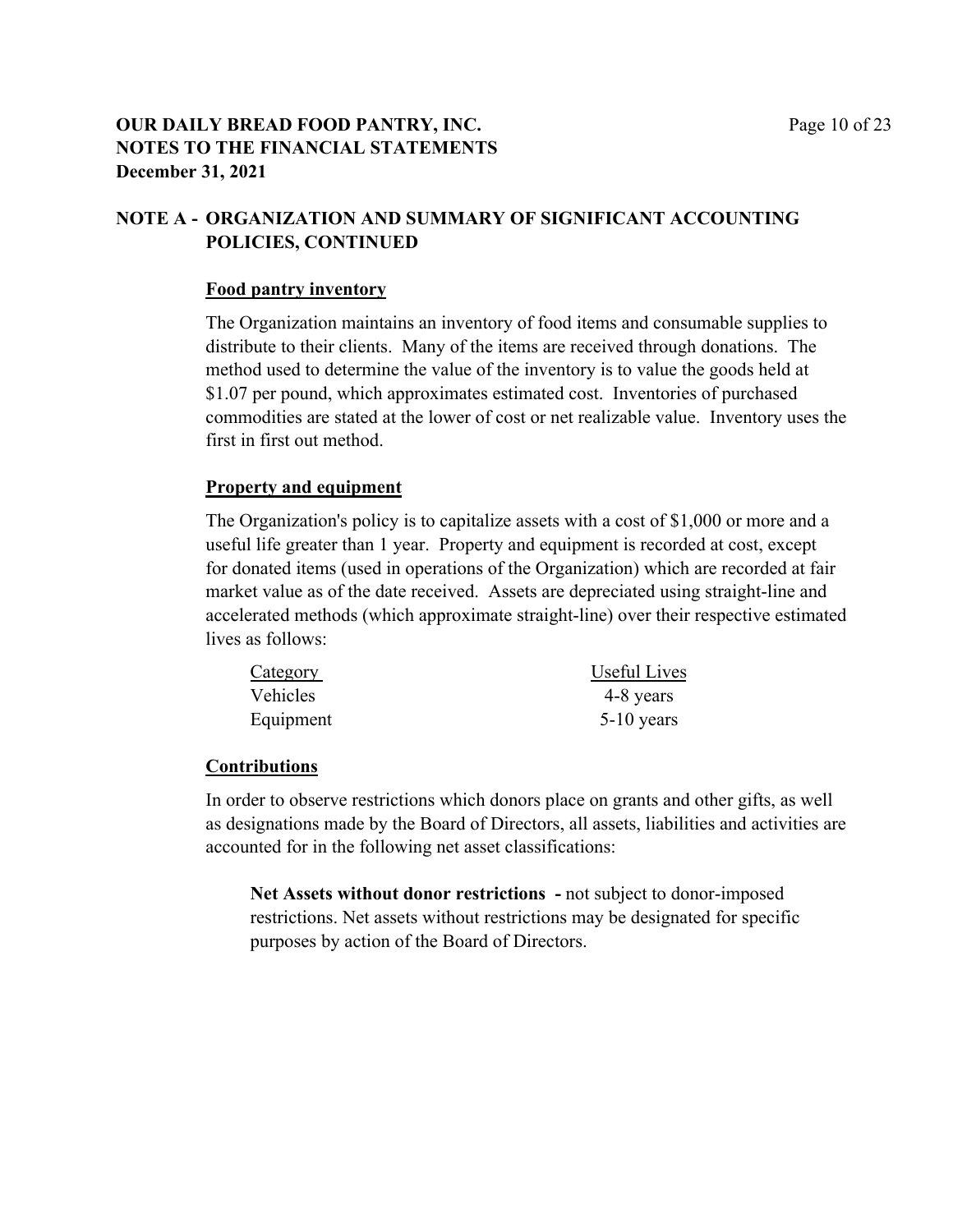### **OUR DAILY BREAD FOOD PANTRY, INC.** Page 11 of 23 **NOTES TO THE FINANCIAL STATEMENTS December 31, 2021**

### **NOTE A - ORGANIZATION AND SUMMARY OF SIGNIFICANT ACCOUNTING POLICIES, CONTINUED**

#### **Contributions, continued**

**Net assets with donor restrictions -** subject to stipulations imposed by donors and grantors. Some donor restrictions are temporary in nature; those restrictions will be met by actions of the Organization or by the passage of time. Other donor restrictions are perpetual in nature, where by the donor has stipulated the funds be maintained in perpetuity. Net assets with donor restrictions include:

**Temporarily Restricted Net Assets -** subject to donor-imposed stipulations that may be fulfilled by actions of the Organization to meet the stipulations or become unrestricted at the date specified by the donor. The Organization had no net assets with donor restrictions - temporarily restricted at December 31, 2021.

**Permanently Restricted Net Assets** - subject to the restriction in perpetuity that the principal be invested. Investment income earned on permanently restricted donations is unrestricted and used as determined by the Board of Directors. The Organization had no net assets with donor restrictions - permanently restricted at December 31, 2021.

### **Impairment of fixed assets**

The Organization adheres to the Financial Accounting Standards Board (FASB) FASB ASC 958-360-50-2 (formerly Statement of Financial Accounting Standards (SFAS) No. 144), "Accounting for the Impairment or Disposal of Long-Lived Assets." FASB ASC 958-360-50-2 requires, among other things, that entities identify events or changes in circumstances which indicate that the carrying amount of an asset may not be recoverable.

There was no effect on the Organization's financial statements resulting from FASB ASC 958-360-50-2 for the year ended December 31, 2021.

#### **Accrued compensated absences**

No accrued amounts have been recorded for accrued compensated absences as the Organization currently has no employees and had none during the year ended December 31, 2021.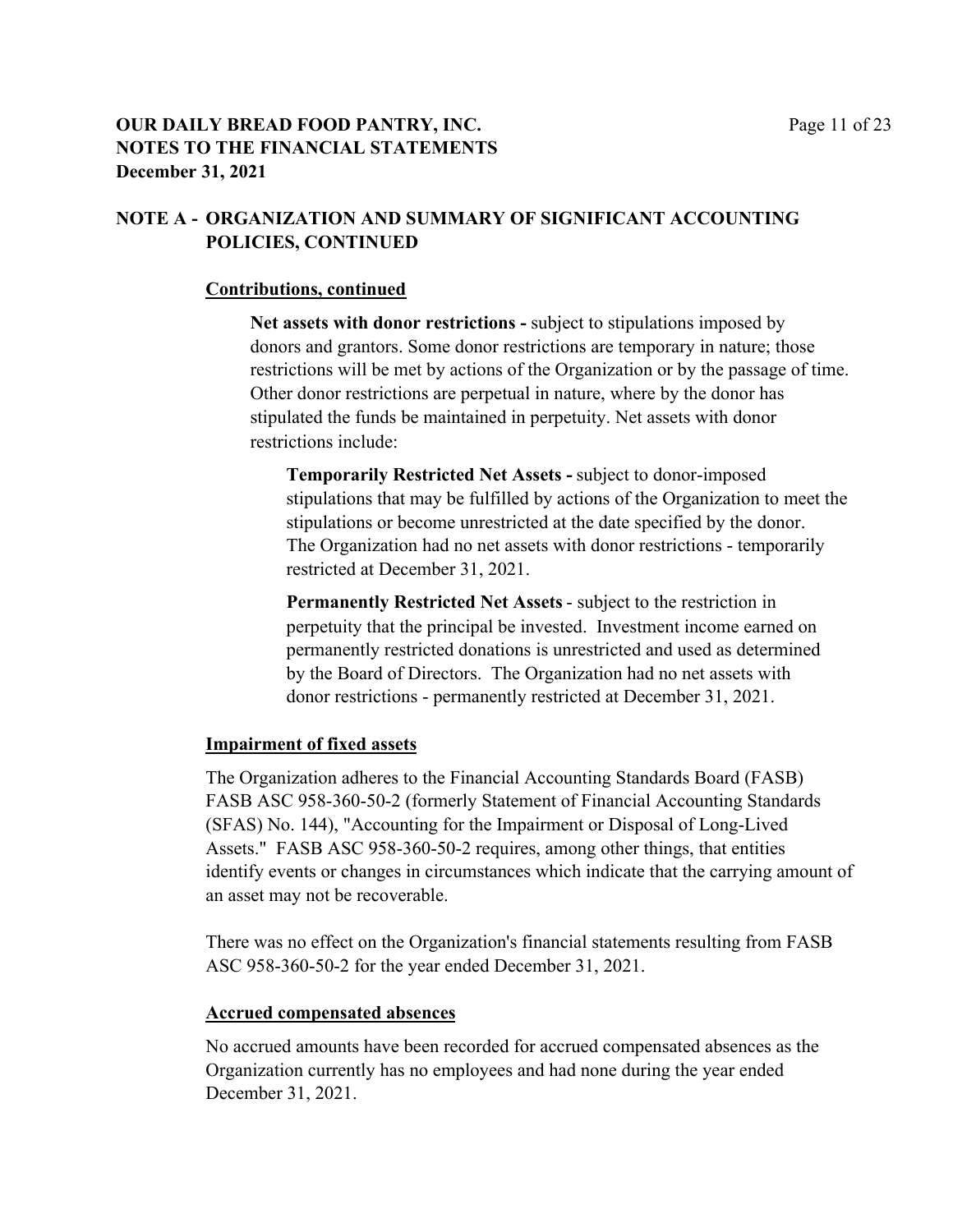### **OUR DAILY BREAD FOOD PANTRY, INC.** Page 12 of 23 **NOTES TO THE FINANCIAL STATEMENTS December 31, 2021**

## **NOTE A - ORGANIZATION AND SUMMARY OF SIGNIFICANT ACCOUNTING POLICIES, CONTINUED**

### **Revenue recognition**

All contributions are considered to be available for unrestricted use unless specifically restricted by the donor. Contributions are recognized when the donor makes a promise to give to the Organization that is in substance, unconditional. Contributions that are restricted by the donor are reported as an increase in net assets with donor restriction, depending on the nature of the restriction. When a restriction expires, net assets with donor restrictions are reclassified to net assets without donor restrictions and reported in the Statement of Activities as net assets released from restrictions. Contributions that are restricted by the donor are reported as an increase in net assets without donor restriction if the restriction expires in the reporting period in which the support is recognized.

### **Functional expenses**

The cost of providing the various programs and other activities have been detailed in the Statement of Functional Expenses and summarized on a functional basis in the Statement of Activities. Expenses that can be identified with a specific program service are charged directly to that program, according to their natural expenditure classification. Other expenses that are common to several functions are allocated by various statistical bases.

### **Income taxes**

No provision for income tax expense has been made in the accompanying financial statements since the Organization is exempt from income taxes under Internal Revenue Code Section  $501(c)(3)$ . In addition, the Organization is not a private foundation within the meaning of Section 509(a) of the Internal Revenue Code.

The Internal Revenue Code provides for taxation of unrelated business income under certain circumstances. The Organization reports no unrelated business taxable income. However, such status is subject to final determination upon examination of the related tax returns by the appropriate taxing authorities. The Organization's informational returns (US Form 990), "Returns of Organization Exempt from Income Tax," for the last three years are subject to examination by the IRS, generally for three years after they were filed.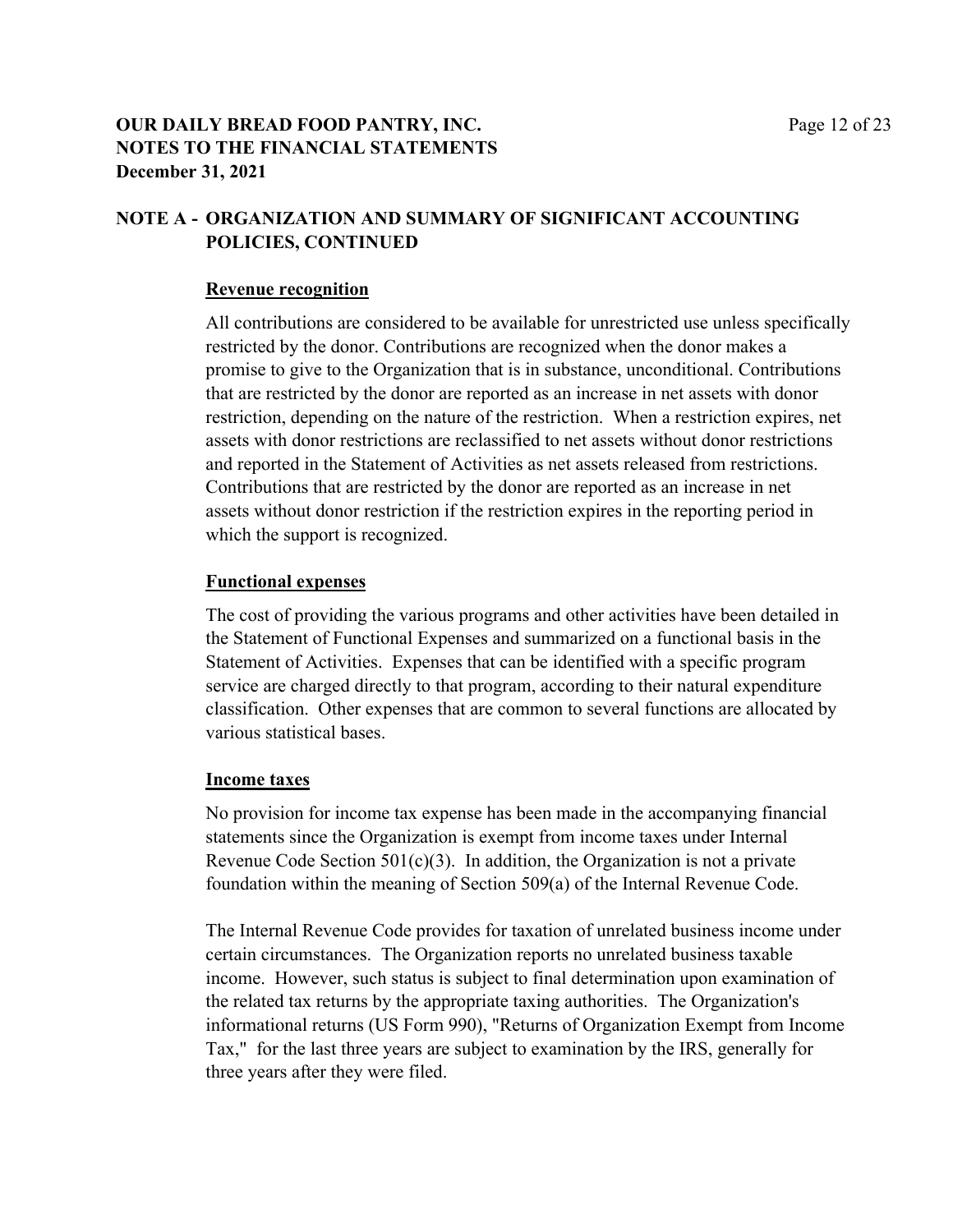### **OUR DAILY BREAD FOOD PANTRY, INC.** Page 13 of 23 **NOTES TO THE FINANCIAL STATEMENTS December 31, 2021**

## **NOTE A - ORGANIZATION AND SUMMARY OF SIGNIFICANT ACCOUNTING POLICIES, CONTINUED**

#### **Accounting for Uncertainty in Income Tax Items**

The Financial Accounting Standards Board has issued guidance on accounting for uncertainty in income taxes and the Organization has adopted this guidance. The Organization has evaluated its tax provision and any estimates utilized in its tax returns, and concluded that it has taken no uncertain tax positions that require adjustment to the financial statements to comply with the provisions of this guidance. Interest and penalties associated with uncertain tax positions will be recognized in income tax expense, if required.

#### **Advertising costs**

The Organization's policy is to expense advertising costs when incurred.

### **Donated materials and services**

The Organization is operated by volunteers, including the Board of Directors, each of which donate significant amounts of their time and expertise to the Organization and its programs. No amounts have been recorded for donated services inasmuch as no objective basis is available to measure the value of such services.

The Organization receives donated food items which are inventoried (food bank inventory) and distributed (donated) by the Organization to the clients served by the Organization.

### **Concentration of credit risk**

The Organization maintains its cash and cash equivalent balances at a local financial institution in deposit, money market and certificate of deposit accounts, which at times may exceed federally insured limits. The Organization has not experienced any losses on such accounts and believes it is not exposed to any significant credit risk on cash and cash equivalents.

### **Fair value of financial instruments**

The FASB ASC Topic "Financial Instruments" clarifies the definition of fair value for financial reporting, establishes a framework for measuring fair value, and requires additional disclosure about the use of fair value measurements in an effort to make the measurement of fair value more consistent and comparable.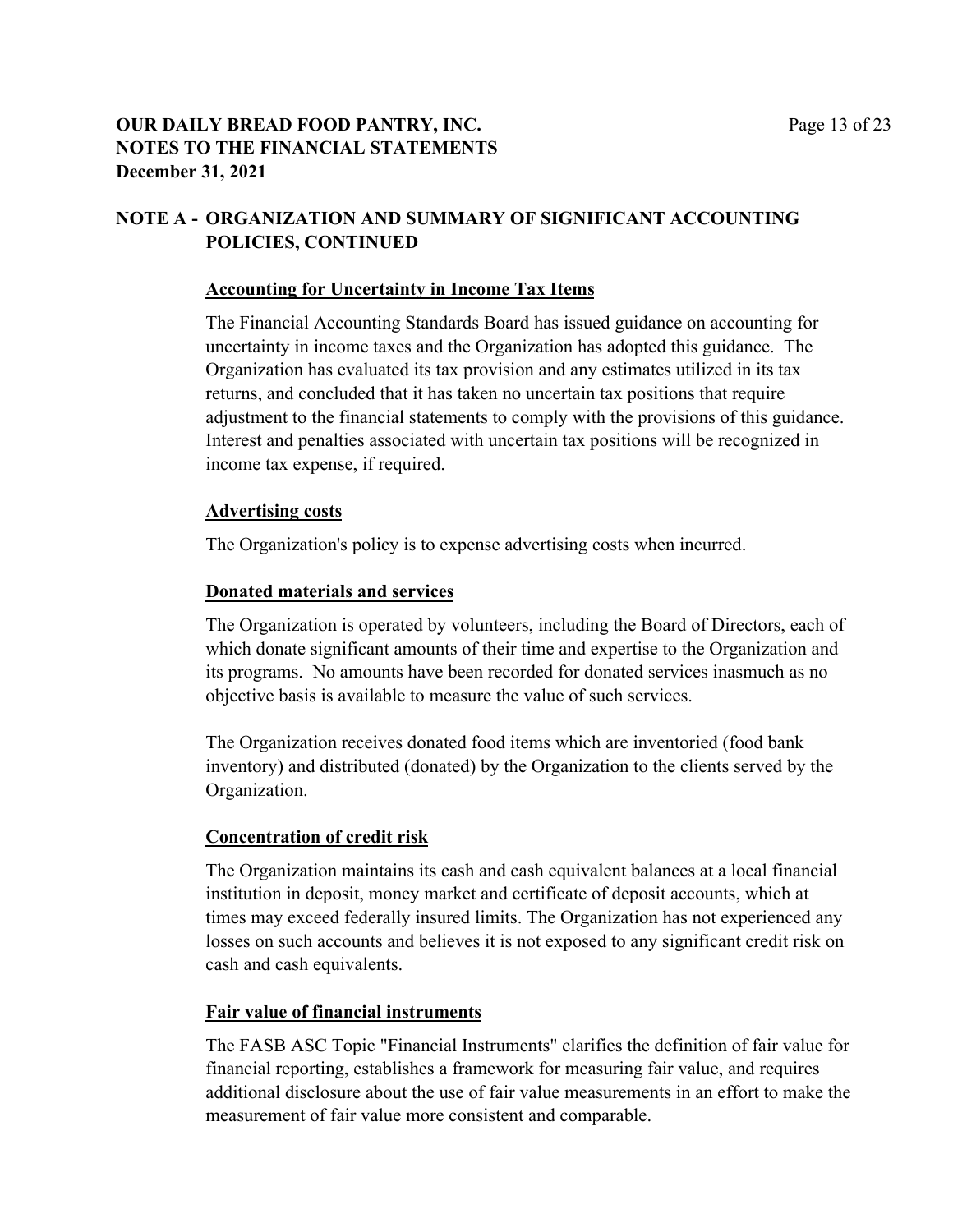### **OUR DAILY BREAD FOOD PANTRY, INC.** Page 14 of 23 **NOTES TO THE FINANCIAL STATEMENTS December 31, 2021**

## **NOTE A - ORGANIZATION AND SUMMARY OF SIGNIFICANT ACCOUNTING POLICIES, CONTINUED**

#### **Fair value of financial instruments, continued**

The Organization's financial instruments consist of cash and cash equivalents, receivables, payables, and accrued liabilities. The Organization estimates that the fair value of all financial instruments do not differ materially from the aggregate carrying value of its financial instruments recorded in the accompanying Statement of Financial Position.

#### **Risk management**

It is the policy of the Organization to purchase commercial insurance for known forms of potential risks to which it is exposed.

### **Management estimates**

The preparation of financial statements in conformity with accounting principles generally accepted in the United States of America requires the Organization to make estimates and assumptions that affect the reported amounts of assets, liabilities and net assets and disclosure of contingent assets and liabilities, and revenues and expenses during the reporting period. Actual results could differ from those estimates.

### **Accounting Pronouncement**

On August 18, 2016 FASB issued ASU 2016-14, Not-for-Profit Entities (Topic 958) - *Presentation of Financial Statements of Not-for-Profit Entities.* The ASU amends the current reporting model for nonprofit organizations and enhances their required disclosures. The major changes include (a) requiring the presentation of only two classes of net assets now titled "net assets without donor restrictions" and "net assets with donor restrictions" and (b) requiring the disclosure of quantitative and qualitative information regarding liquidity and availability of resources. As a result of adopting the ASU, the Organization's presentation of its net assets and the footnote disclosures are consistent with that required by the ASU.

### **Subsequent Events**

Subsequent events have been evaluated through March 14, 2022, which is the date the financial statements were available to be issued.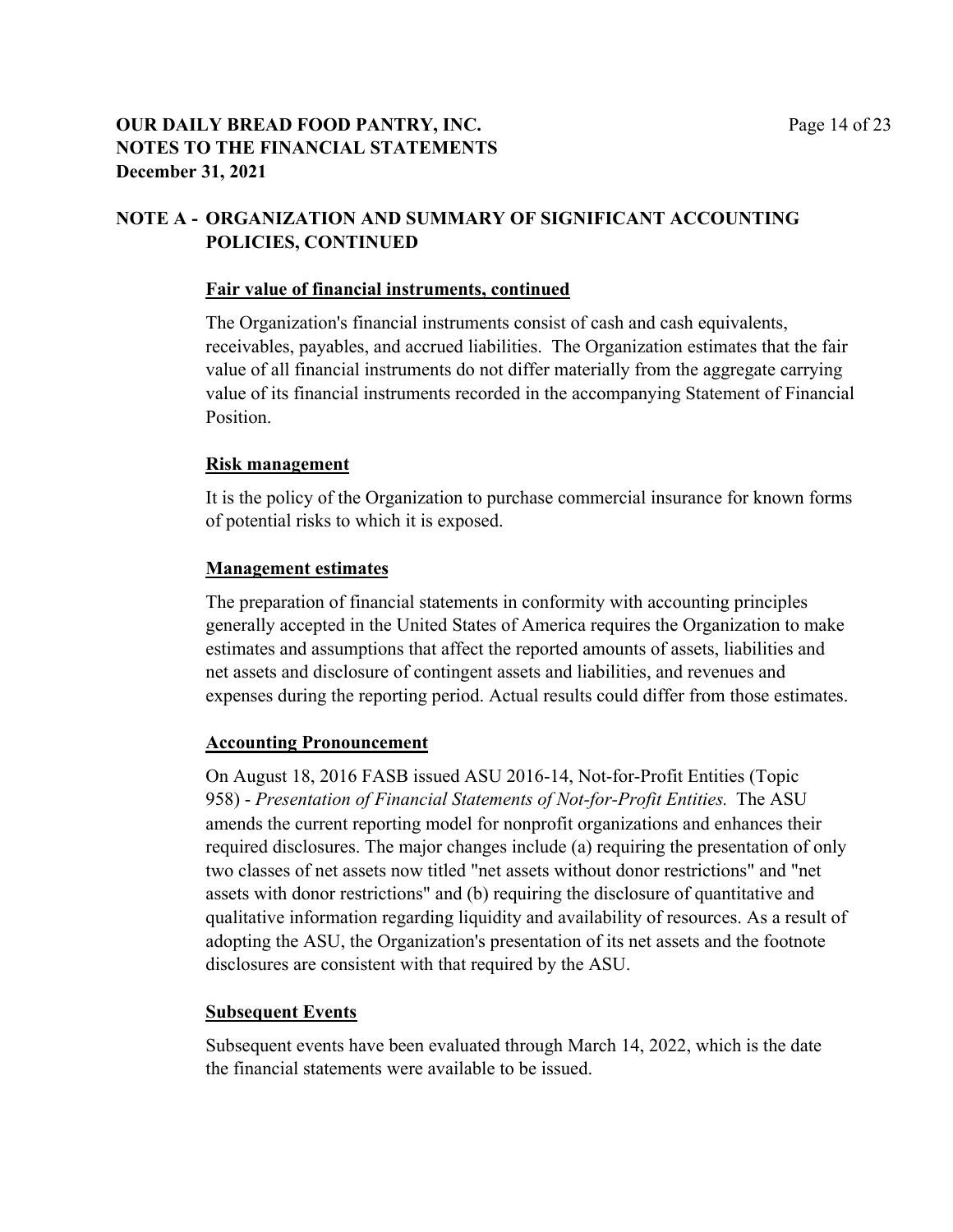### **OUR DAILY BREAD FOOD PANTRY, INC.** Page 15 of 23 **NOTES TO THE FINANCIAL STATEMENTS December 31, 2021**

### **NOTE B - CASH, CASH EQUIVALENTS AND INVESTMENTS**

Cash and cash equivalents consist of the following at December 31, 2021:

|                      |              | Amount  |
|----------------------|--------------|---------|
| Depository accounts  | <sup>S</sup> | 139,353 |
| Money market account |              | 600,809 |
|                      |              | 740,162 |

#### **Investments**

Investments are comprised of the following at December 31, 2021:

|                                               |               | Amount  |
|-----------------------------------------------|---------------|---------|
| Marketable securities                         | <sup>\$</sup> | 600,163 |
| <b>Community Foundation of Collier County</b> |               | 27,344  |
|                                               | <sup>S</sup>  | 627,507 |

### **Concentration of credit risk**

The Organization maintains its cash and cash equivalents in a financial institution. These assets, which at times may exceed FDIC limits, are Federally insured (FDIC) up to \$250,000 per financial institution. The bank balances of \$712,893 as of December 31, 2021 were held in the Organization's depository and money market accounts of which \$250,000 was fully insured. At December 31, 2021, \$462,893 was uninsured. Management believes the Organization is not exposed to excessive credit risk due the uninsured deposits. The Organization has not experienced any losses due to credit risks.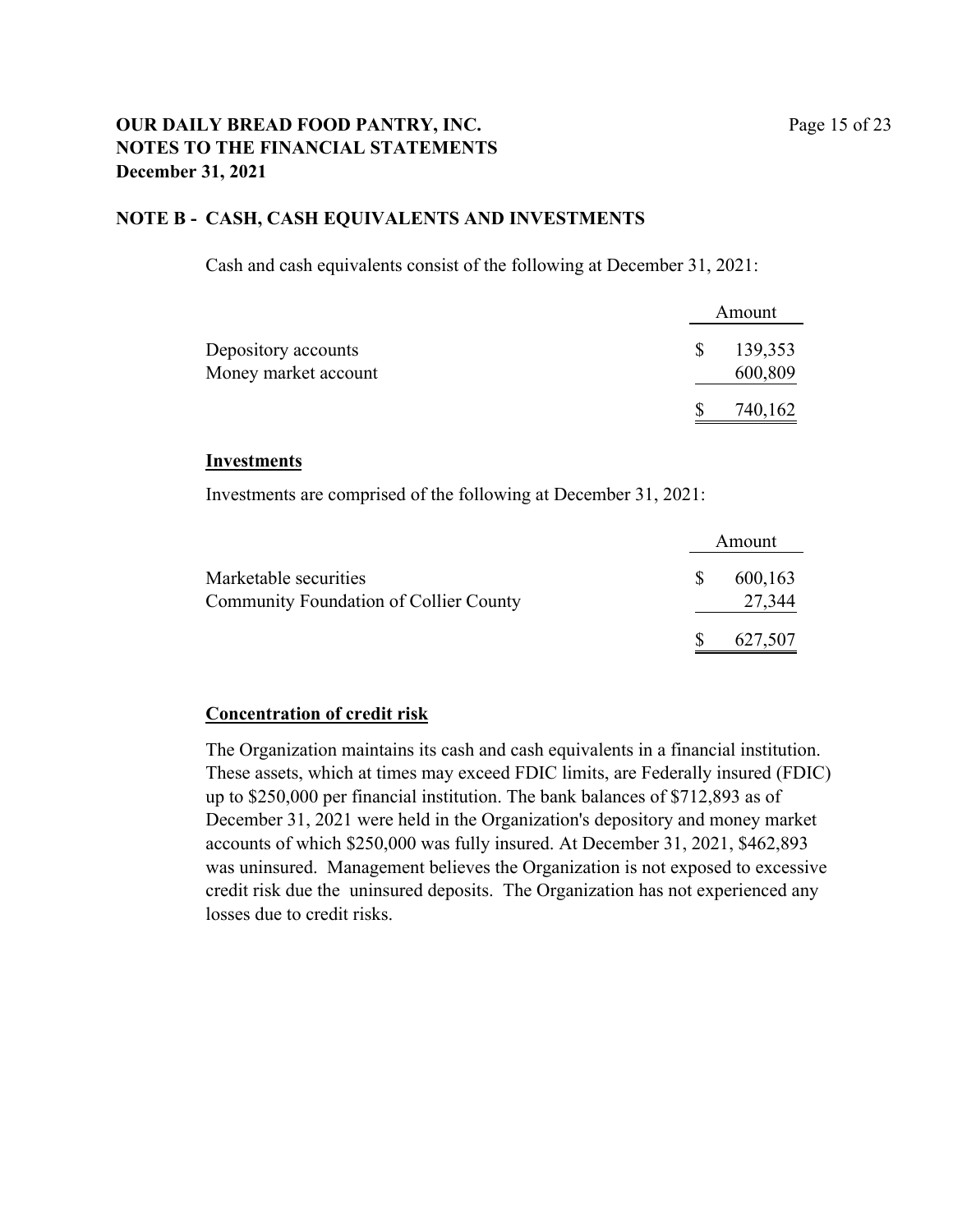### **OUR DAILY BREAD FOOD PANTRY, INC.** Page 16 of 23 **NOTES TO THE FINANCIAL STATEMENTS December 31, 2021**

### **NOTE C - PROPERTY AND EQUIPMENT, NET**

Property and equipment consists of the following at December 31, 2021:

|                                | Amount   |
|--------------------------------|----------|
| Vehicles                       | 115,345  |
| Equipment                      | 92,878   |
|                                | 208,223  |
| Less: accumulated depreciation | (22,769) |
| Property and Equipment, net    | 185,454  |

Depreciation expense for the year ended December 31, 2021 was \$12,190.

#### **NOTE D - FAIR VALUE MEASUREMENTS**

The following table presents the Organization's fair value hierarchy for the assets measured at fair value in the accompanying Statement of Financial Position as of December 31, 2021:

|                           |   | December 31, 2021<br><b>Fair Value Measurements Using:</b> |   |             |    |             |   |             |
|---------------------------|---|------------------------------------------------------------|---|-------------|----|-------------|---|-------------|
|                           |   |                                                            |   |             |    |             |   |             |
|                           |   | Fair Value                                                 |   | Level $(1)$ |    | Level $(2)$ |   | Level $(3)$ |
| Marketable securities:    |   |                                                            |   |             |    |             |   |             |
| Govt. money market        | S | 1.103                                                      | S | 1.103       | \$ |             | S |             |
| Equities - mutual funds   |   | 199,984                                                    |   | 199,984     |    |             |   |             |
| Fixed Income mutual funds |   | 199,455                                                    |   |             |    | 199,455     |   |             |
| Fixed Income - ETP        |   | 199,621                                                    |   |             |    | 199,621     |   |             |
| Community Foundation      |   |                                                            |   |             |    |             |   |             |
| of Collier County         |   | 27,344                                                     |   |             |    |             |   | 27,344      |
|                           |   | 627,507                                                    |   | 201,087     |    | 399,076     |   | 27,344      |

The Organization adheres to the requirements of Financial Accounting Standards Board (FASB) Accounting Standards Codification (ASC) 820-10-50-1 through 820-10-50-8 (formerly Statement of Financial Accounting Standards (SFAS) No. 157, "Fair Value Measurements"). FASB ASC 820-10 established a fair value hierarchy that prioritizes the inputs to valuation techniques used to measure fair value. This hierarchy consists of three broad levels: Level (1) inputs consist of unadjusted quoted prices in active markets for identical assets and have the highest priority. Level (2) inputs are from other than quoted market prices included in Level (1) that are observable for the asset or liability either directly or indirectly. These inputs include quoted market prices in active markets for similar assets. Level (3) inputs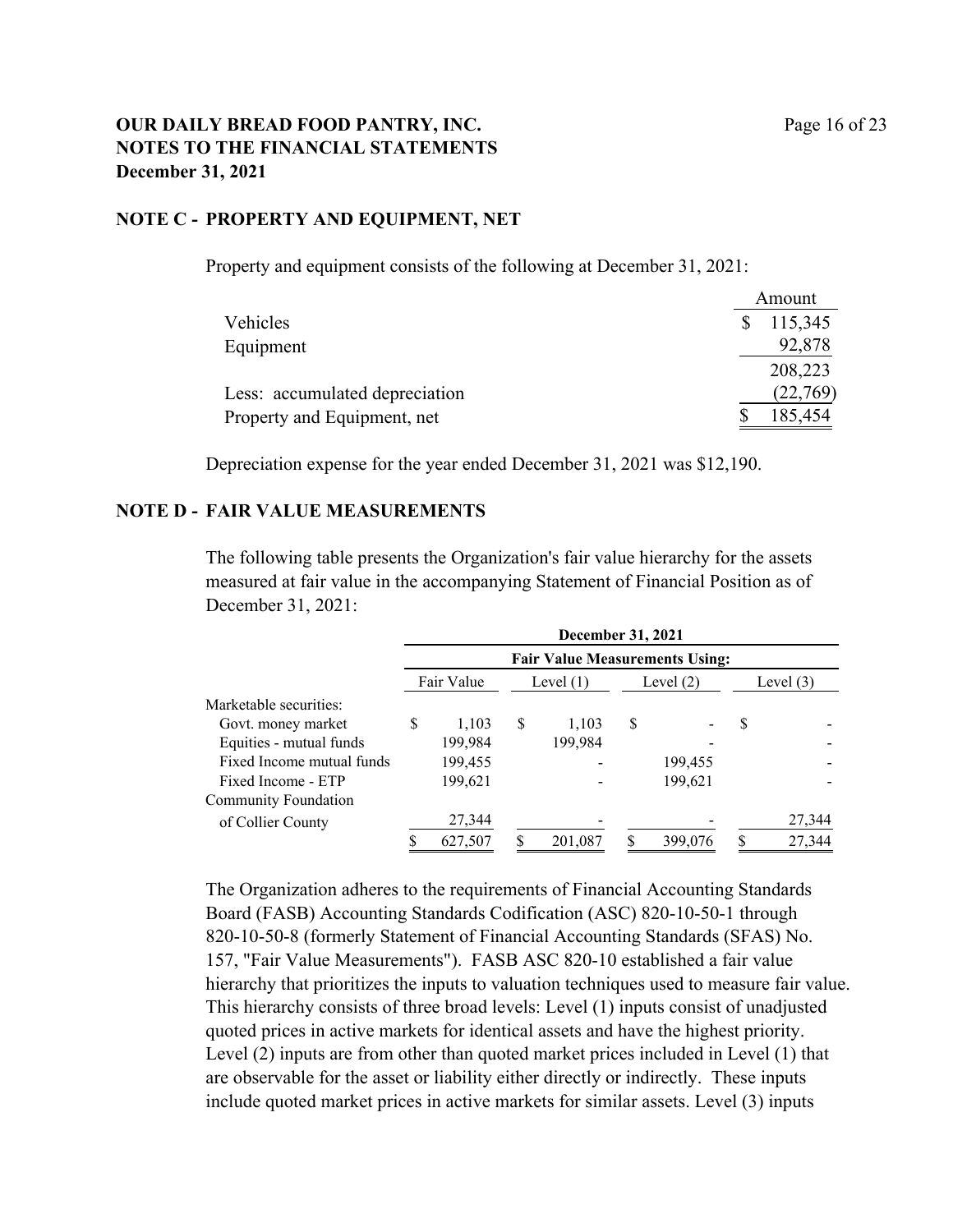### **OUR DAILY BREAD FOOD PANTRY, INC.** Page 17 of 23 **NOTES TO THE FINANCIAL STATEMENTS December 31, 2021**

### **NOTE D - FAIR VALUE MEASUREMENTS, CONTINUED**

have the lowest priority and consist of unobservable inputs for the asset or liability, which are typically based on an entity's own assumptions, as there is little, if any, related market activity. The Organization uses appropriate valuation techniques based on the available inputs to measure fair value of its investments. When available, the Organization measures fair value using Level (1) inputs because they generally provide the most reliable evidence of fair value.

In January 2010, the FASB issued ASU No. 2010-06, "Fair Value Measurements and Disclosures (Topic 820): Improving Disclosures about Fair Value Measurements." This update provided amendments that require new disclosures of (a) transfers in and out of Levels (1) and (2) to include reasons for the transfers and (b) reconciliation for fair value measurements using significant unobservable inputs, Level (3), should be presented separately on a gross basis, rather than as one net number. This update also provided amendments that clarify existing disclosures such as the level of disaggregation for each class of assets and liabilities as well as disclosures about inputs and valuation techniques.

**Level 1:** Inputs are quoted market prices in active markets for identical assets or liabilities that are accessible at the measurement date. An active market is a market in which transactions of the asset or liability occur with sufficient frequency and volume to provide pricing information on an ongoing basis.

**Level 2:** Classifications consist of commingled funds where detailed holdings were available and the funds fair value could be determined based on market prices, such as money markets and certain other bond funds. It also included specific investments in rated fixed income securities.

**Level 3:** Classification consists of the following:

Community Foundation of Collier County (the "Foundation") Investment - has been valued, as a practical expedient, at the fair value of the Organization's share of the Community Foundation's investment pool as of the measurement date. The Community Foundation values securities and other financial instruments on a fair value basis of accounting. The estimated fair values of certain investments of the Foundation, which includes private placements and other securities for which prices are not readily available, are determined by the management of the Foundation and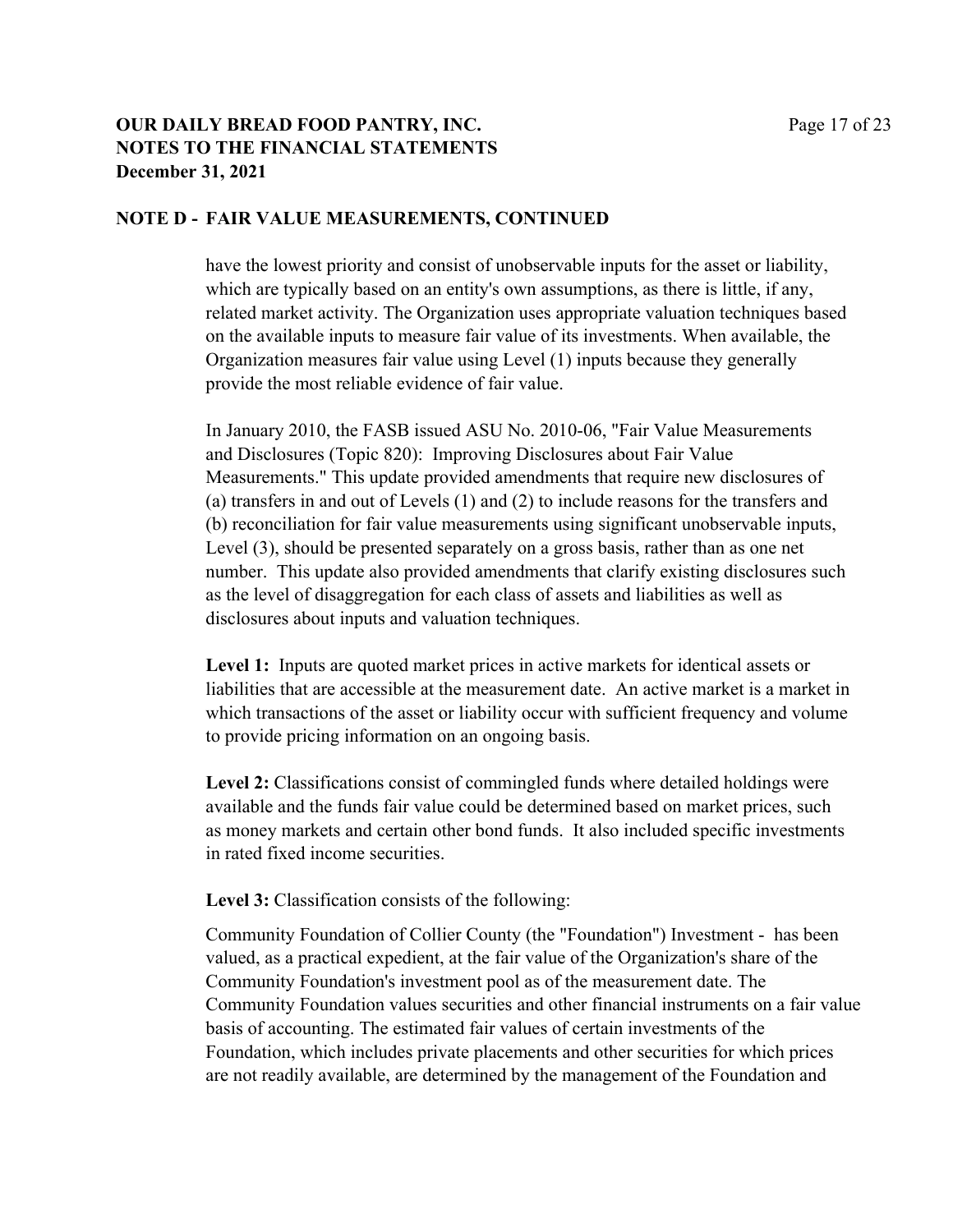### **OUR DAILY BREAD FOOD PANTRY, INC.** Page 18 of 23 **NOTES TO THE FINANCIAL STATEMENTS December 31, 2021**

### **NOTE D - FAIR VALUE MEASUREMENTS, CONTINUED**

may not reflect amounts that could be realized upon immediate sale, nor amounts that ultimately may be realized. Accordingly, the estimated fair values may differ significantly from the values that would have been used had a ready market existed for these investments.

Activity related to the beneficial interest consists of the following for the year ended December 31, 2021:

|                                  | Amount |
|----------------------------------|--------|
| <b>Beginning Balance</b>         | \$     |
| Contributions                    | 26,127 |
| Cash Distribution to CCI         |        |
| <b>Investment Performance</b>    | 1,260  |
| <b>Foundation Fees</b>           | (36)   |
| <b>Investment Manager's Fees</b> |        |
| <b>Ending Balance</b>            | 27,344 |

The components of the net appreciation on investments, include interest income. Investment manager's fees are netted against these amounts.

Other assets and liabilities such as cash, receivables, prepaids, inventory, accounts payable and accrued expenses are recorded at cost which approximates fair value due to the short term nature of these assets and liabilities.

### **Fixed Income Mutual Funds/ETP:**

### **Investment risk**

Credit risk is the risk that a portfolio will lose value as a result of a real or perceived change in the ability of a issuer to repay its debts. Market risk is the risk that due to many factors including but not limited to global, national and local economic factors these investments can and may lose principal. In addition, the Organization has employed qualified investment managers who specialize in investments within certain asset classes. Management believes this diversification will reduce the risk of loss of principal and preserve the Organization's assets.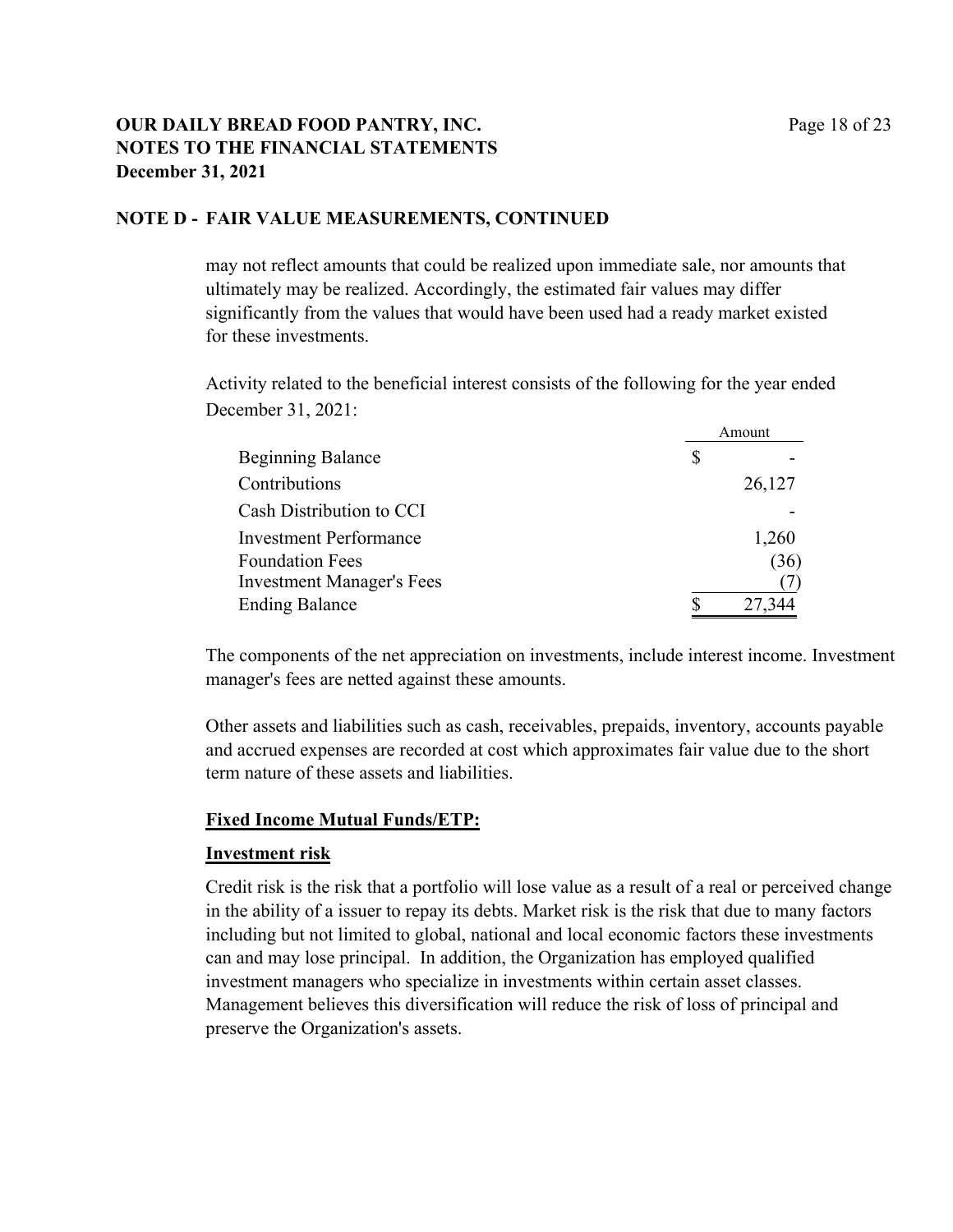### **OUR DAILY BREAD FOOD PANTRY, INC.** Page 19 of 23 **NOTES TO THE FINANCIAL STATEMENTS December 31, 2021**

### **NOTE D - FAIR VALUE MEASUREMENTS, CONTINUED**

### **Fixed Income Mutual Funds/ETP (continued):**

### **Interest rate risk**

Interest rate risk is the risk that changes in market interest rates will adversely affect the fair value of an investment. Generally, the longer the maturity of an investment, the greater the sensitivity of its fair value to change in market interest rates. As a means of limiting its exposure to interest rate risk, the Organization diversifies its investments by security type, and limits holdings in any one type of investment with any one issuer with various durations of maturities.

### **Custodial credit risk**

For an investment, custodial credit risk is the risk that, in the event of the failure of the counterparty, the Organization will not be able to recover the value of its investment or collateral securities (loss of principal) that are in the possession of an outside party. To date the Organization has experienced no such loss.

The Organization's internal investments are maintained at a financial institution and are managed by a third party investment manager. The investments are held either in the Organization's name or that of the financial institution. The investments are registered and uninsured.

There were no losses during the fiscal year due to default by counterparties to investment transactions.

### **Foreign currency risk**

Foreign currency risk is the risk that fluctuations in the currency exchange rate may affect transactions conducted in currencies other than US Dollars and the carrying value of foreign investments. The Organization's potential exposure to foreign currency risk derives mainly from investments in mutual funds with international equities and fixed income funds.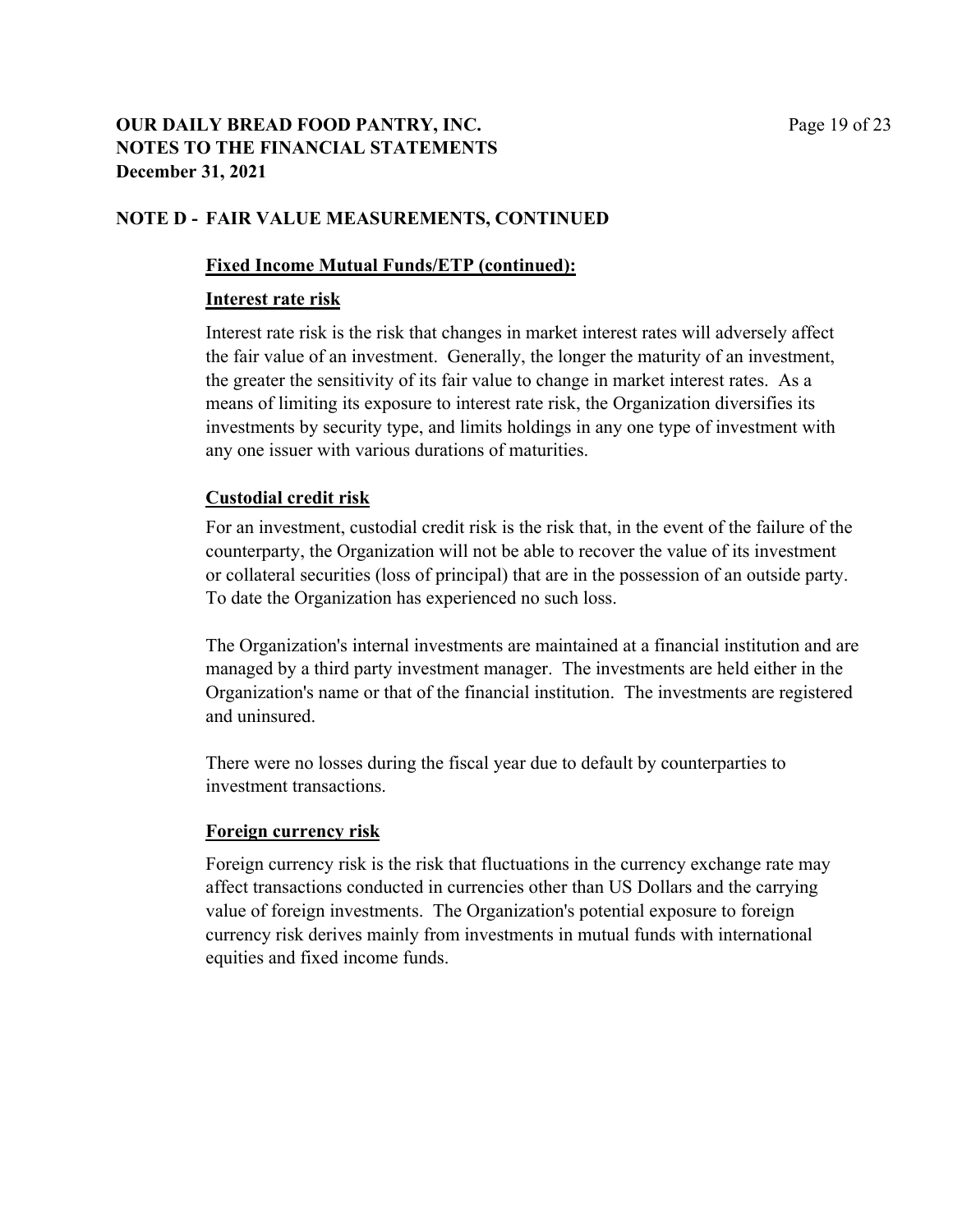### **OUR DAILY BREAD FOOD PANTRY, INC.** Page 20 of 23 **NOTES TO THE FINANCIAL STATEMENTS December 31, 2021**

#### **NOTE D - FAIR VALUE MEASUREMENTS, CONTINUED**

#### **Fixed income investments**

The investment policy allows investment in fixed income investments. These fixed income investments comprise 64% of the Organization's investments.

At December 31, 2021, the credit ratings of the fixed income investments are reflected below:

|                                   |   | 2021    |                        |  |
|-----------------------------------|---|---------|------------------------|--|
|                                   |   |         | Percentage<br>of MV of |  |
|                                   |   | Fair    | Fixed Income           |  |
|                                   |   | Value   | Securities             |  |
| Rating of fixed income securities |   |         |                        |  |
| U.S. Government                   | S | 58,649  | 14.70%                 |  |
| AAA                               |   | 61,252  | 15.30%                 |  |
| AA                                |   | 14,767  | 3.70%                  |  |
| A                                 |   | 109,563 | 27.50%                 |  |
| <b>BBB</b>                        |   | 130,096 | 32.50%                 |  |
| $\triangle$ BBB                   |   | 200     | 0.10%                  |  |
| Not rated*                        |   | 24,549  | 6.20%                  |  |
| Total fixed income securities     |   | 399,076 | 100.00%                |  |

\* Although the pooled fixed income fund is not officially rated the bonds held within the fund are rated A-AAA. Duration periods are not readily available.

### **NOTE E - SCHEDULE AND RESTRICTIONS ON NET POSITION**

Net position are available for the following purposes at December 31, 2021:

| <b>Without Donor Restrictions</b>        | Amount        |  |
|------------------------------------------|---------------|--|
| <b>Unrestricted net assets</b>           |               |  |
| Undesignated by the Board                | \$<br>761,427 |  |
| <b>BOD Designated Net Assets</b>         |               |  |
| Operating reserve - 180 days             | 859,000       |  |
|                                          | 1,620,427     |  |
| <b>With Donor Restrictions</b>           |               |  |
| <b>Temporarily restricted net assets</b> |               |  |
| <b>Permanently restricted net assets</b> |               |  |
| <b>Total Net Assets</b>                  | 1,620,427     |  |
|                                          |               |  |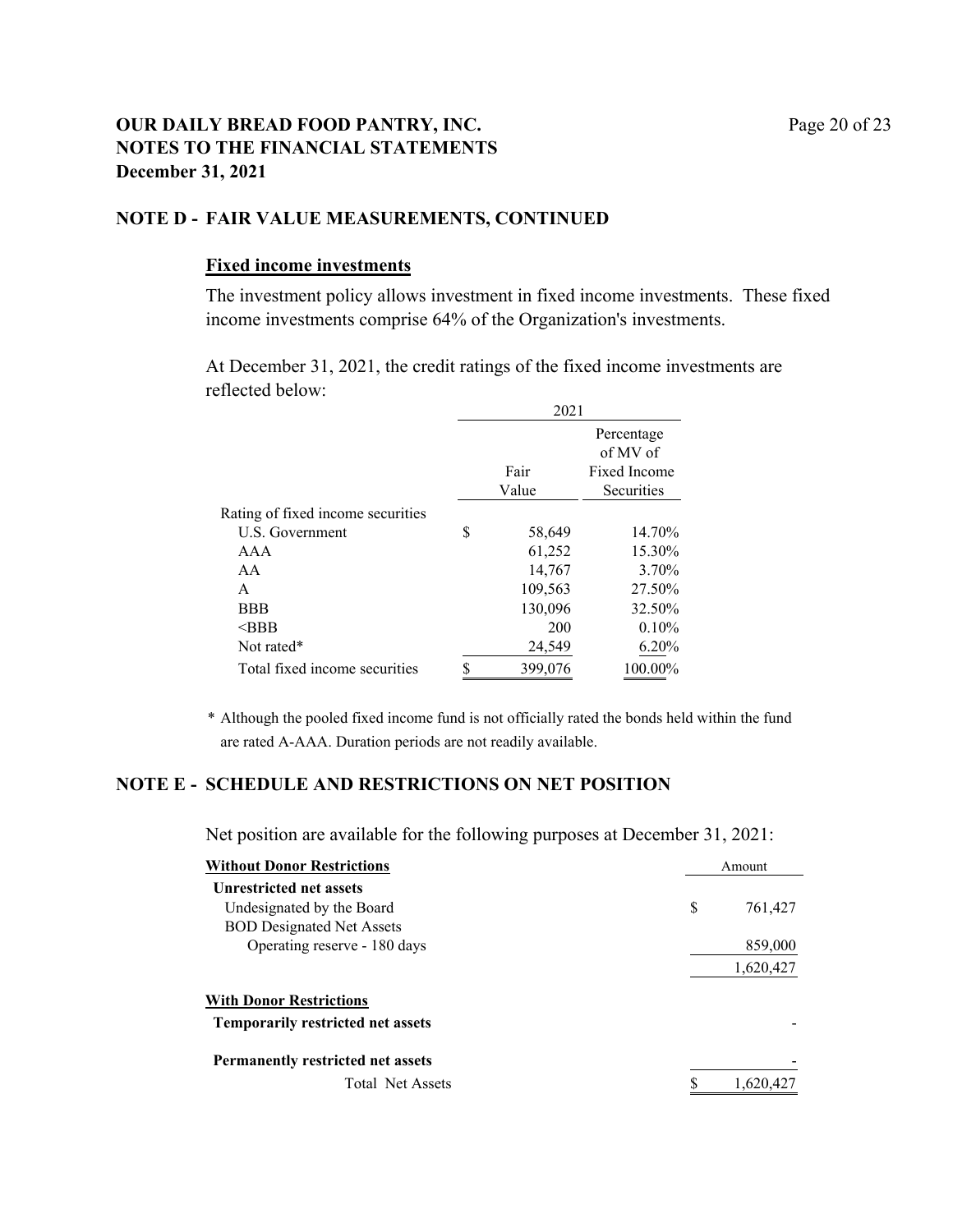### **OUR DAILY BREAD FOOD PANTRY, INC.** Page 21 of 23 **NOTES TO THE FINANCIAL STATEMENTS December 31, 2021**

### **NOTE F - LOCAL GRANTS REVENUE**

For the year ended December 31, 2021, local grants revenue consisted of the following:

|                                                    | Amount    |
|----------------------------------------------------|-----------|
| Community Foundation of Collier County - Cares Act | \$292,215 |
| Maro Island Community Fund                         | 10,000    |
| <b>Clark Family Foundation</b>                     | 25,000    |
| Community Foundation of Collier County             | 11,871    |
| <b>Empty Bowls of Naples</b>                       | 18,000    |
| <b>Island Country Club</b>                         | 40,000    |
| United Way - Collier County                        | 6,422     |
| United Church of Marco                             | 25,000    |
|                                                    | 428,508   |

#### **NOTE G - LEASE COMMITMENT**

The Organization leases food pantry and office space for a sixty (60) month term beginning February 1, 2020 and ending January 25, 2025 at a monthly rate of \$2,500.

The Organization also leases certain office equipment.

Total rent expense for the year ended December 31, 2021 was \$31,325.

Total future minimum lease payments required under the food pantry and office space lease is as follows:

| <b>Years Ending</b> |              |  |
|---------------------|--------------|--|
| December 31         | Amount       |  |
| 2022                | 30,000<br>\$ |  |
| 2023                | 30,000       |  |
| 2024                | 30,000       |  |
| 2025                | 2,500        |  |
|                     | \$<br>92,500 |  |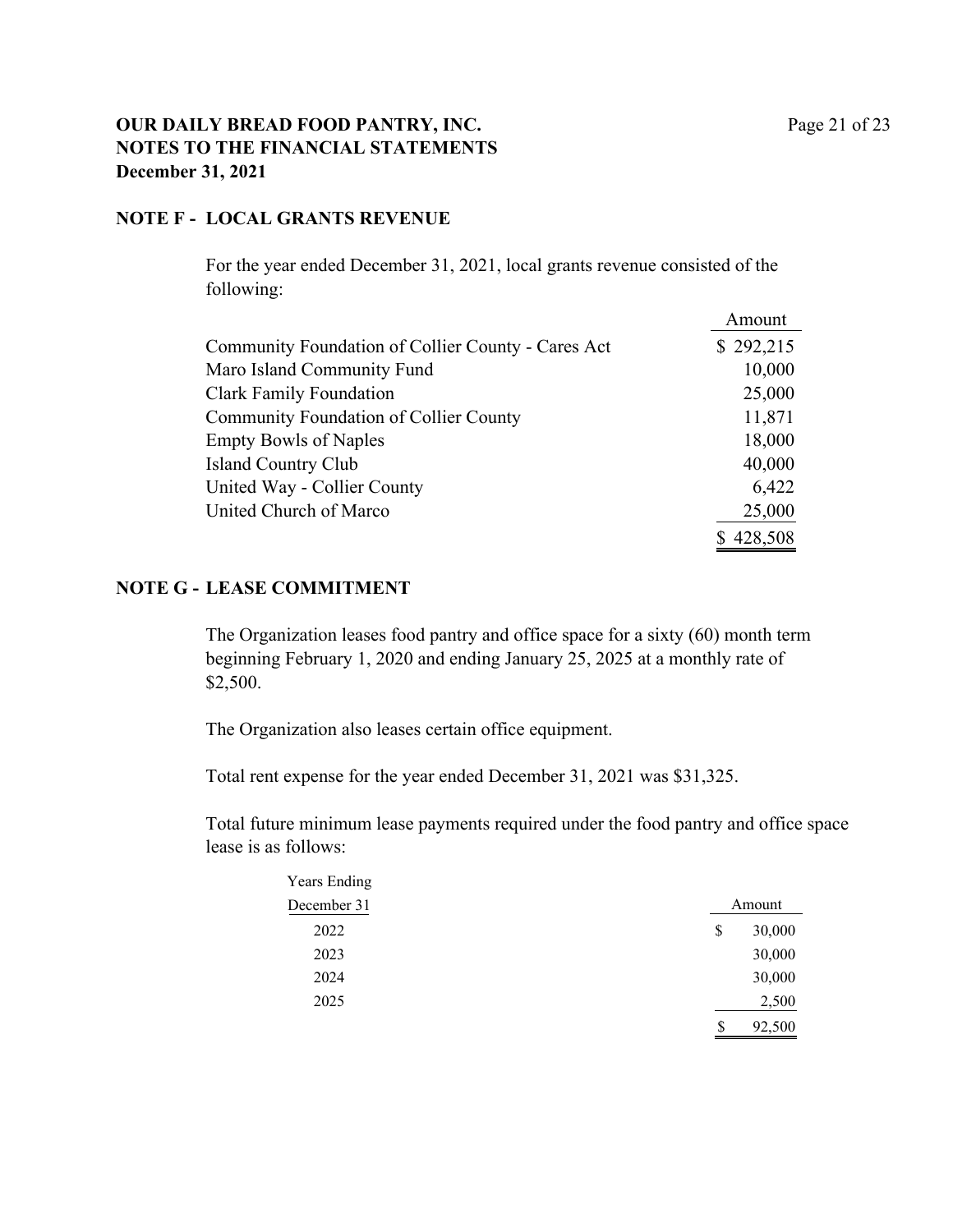### **OUR DAILY BREAD FOOD PANTRY, INC.** Page 22 of 23 **NOTES TO THE FINANCIAL STATEMENTS December 31, 2021**

### **NOTE H - ECONOMIC DEPENDENCE**

The Organization's operations are substantially dependent on the receipt of support and revenue from donations and grantor agencies. Loss of these funds and/or large decreases in this type of funding would have a material effect on the financial position of the Organization and a negative impact on overall operations. For the year ended December 31, 2021, approximately 97% of total support and revenue is attributable to funds received from donations and grantor agencies.

### **NOTE I - COMMITMENTS AND CONTINGENCIES**

The Organization is currently receiving and previously has received grants, contracts, and other third party funds which are subject to special compliance audits by the grantor and other third party agencies that provided these reimbursements. These audits may result in disallowed expense amounts.

Disallowed amounts, if any, constitute a contingent liability of the Organization. Such liabilities are not reflected within the financial statements of the Organization, as management does not believe any material contingent liabilities exist.

### **NOTE J - LIQUIDITY**

Financial assets available within one year of December 31, 2021 consisted of the following:

|                                            | Amount |           |
|--------------------------------------------|--------|-----------|
| Cash and cash equivalents                  | S      | 740,162   |
| Investments                                |        | 627,507   |
| Other receivables                          |        | 70,165    |
|                                            |        | 1,437,834 |
| Less amounts due within one year:          |        |           |
| Current liabilities                        |        | 64,125    |
|                                            |        | 64,125    |
| Financial assets available to meet general |        |           |
| expenditures over the next twelve months   | S      | 1,373,709 |

The Organization's goal is generally to maintain financial assets to meet 180 days of operating expenses.

The Board of Directors of the Organization has designated \$859,000 of the \$1,373,709 financial assets available for an operating reserve of 180 days.